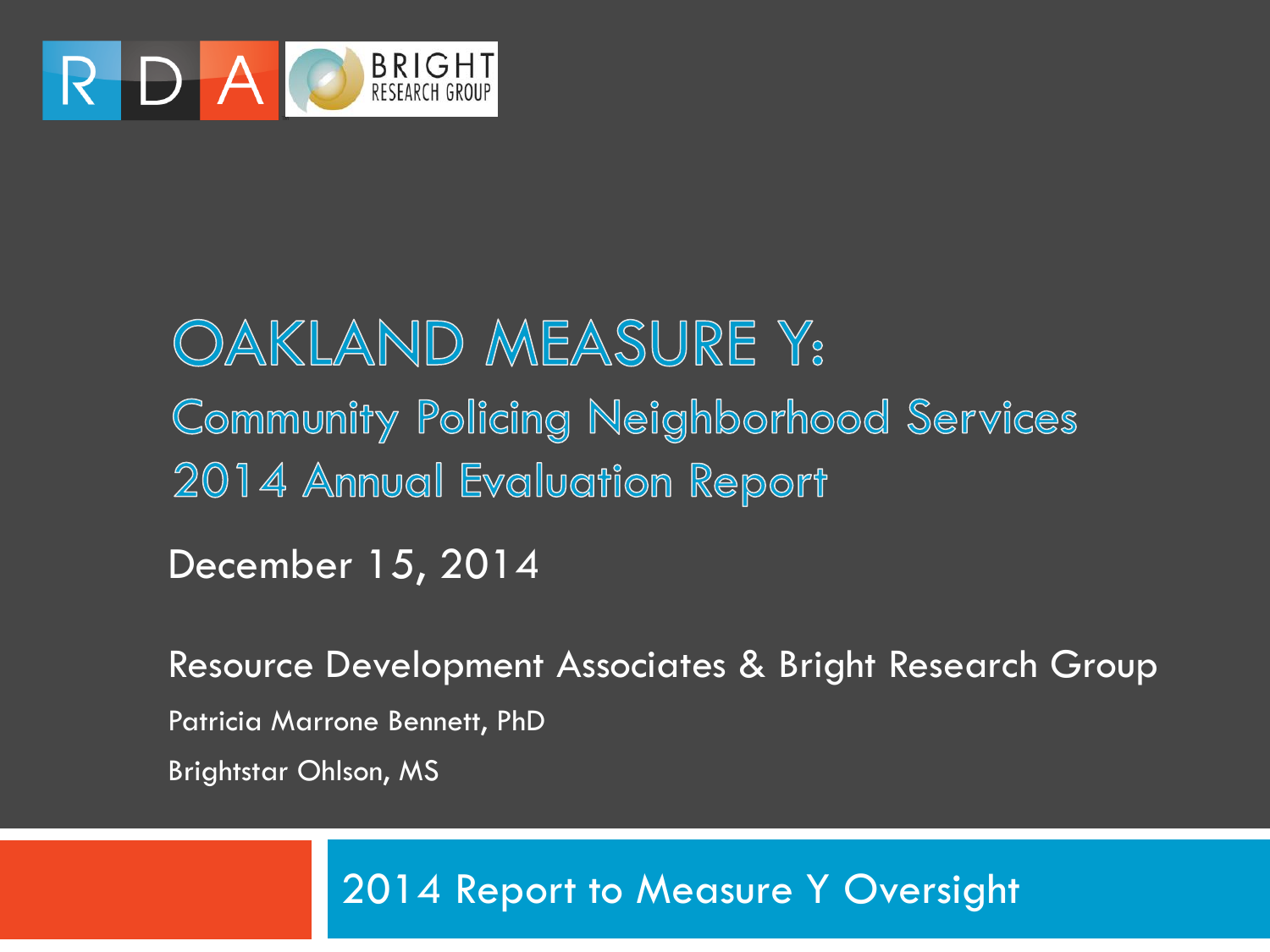#### Agenda

- Evaluation Research Questions
- □ Methodology
- □ Findings/Recommendations
- □ Contact Information



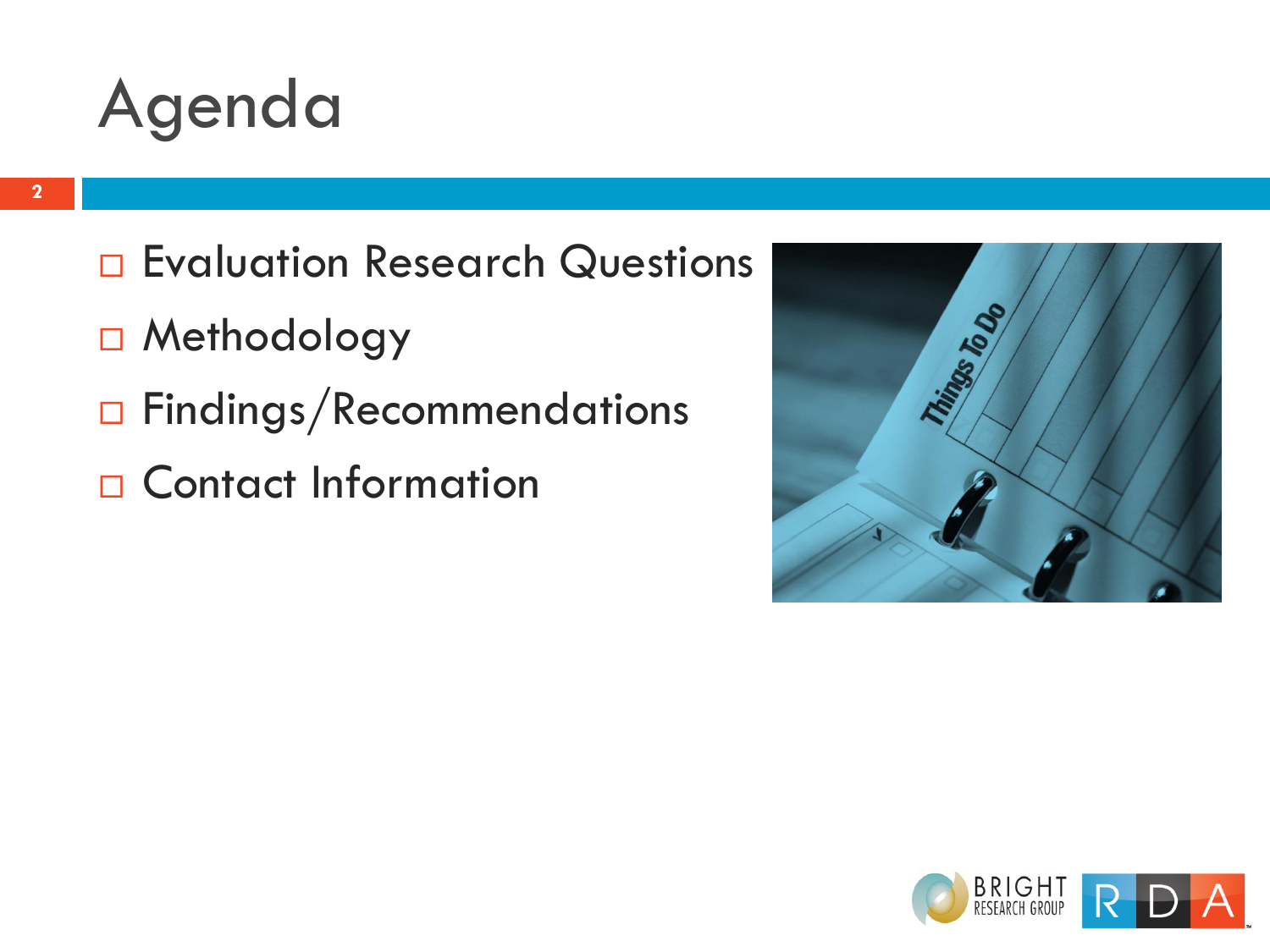# Evaluation Areas & Methodology

#### **Organizational Transformation**

OPD document & data review

#### **Problem Solving**

- **□** SARA database audit & analysis
- $\blacksquare$  Technical Assistance

#### **Crime Reduction Teams**

- **Ride-alongs with CRT officers**
- Key Informant Interviews (CRT Officers, Sergeants, Lieutenants)

#### **Community Partnership**

- Survey assessing quality of PSO & CRT relationships with community, perceptions of OPD
- **<u>E</u>** Focus on low to moderate income and diverse communities in flatland zip codes

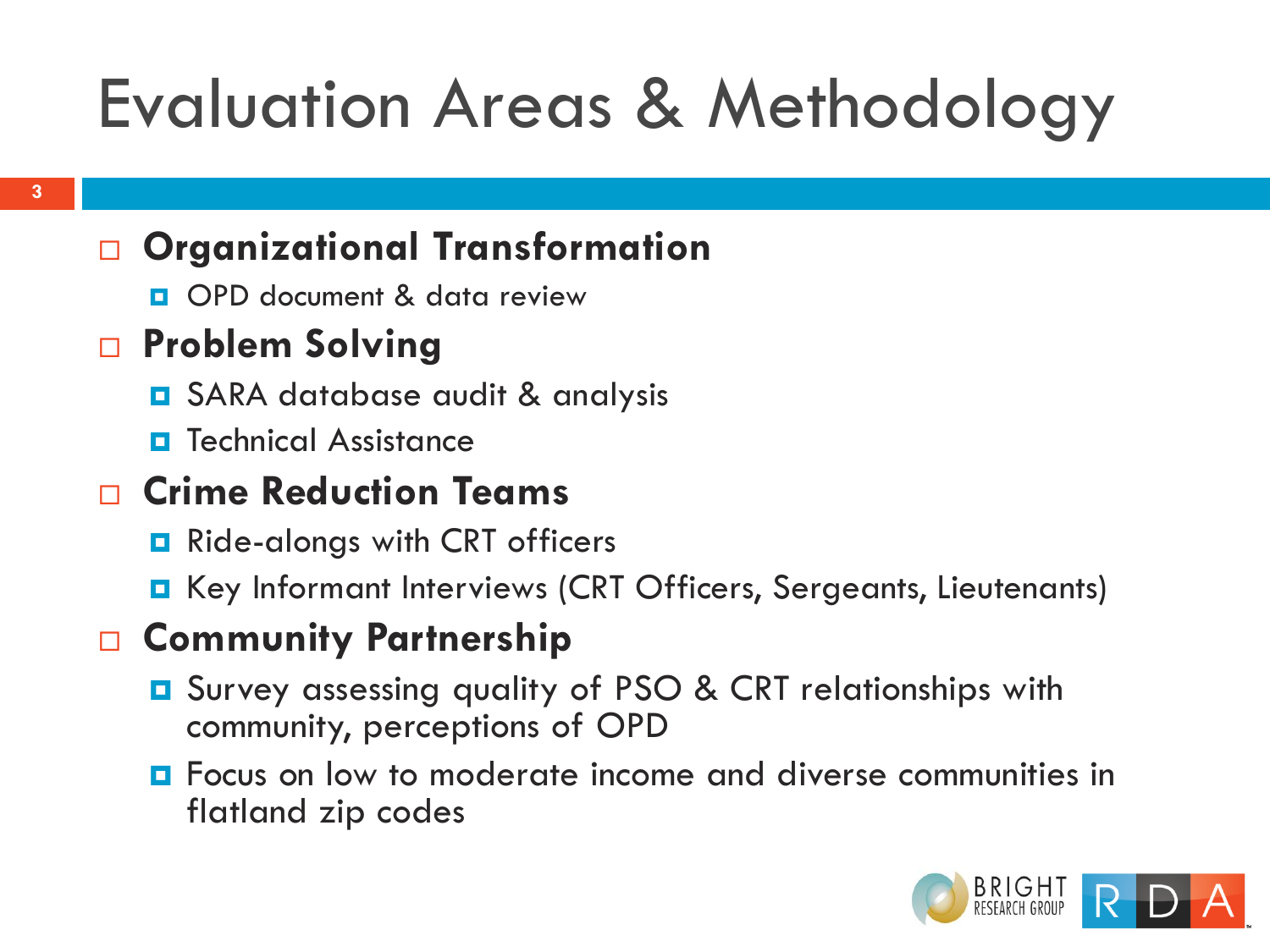#### Framework

#### **A Challenging Balance**



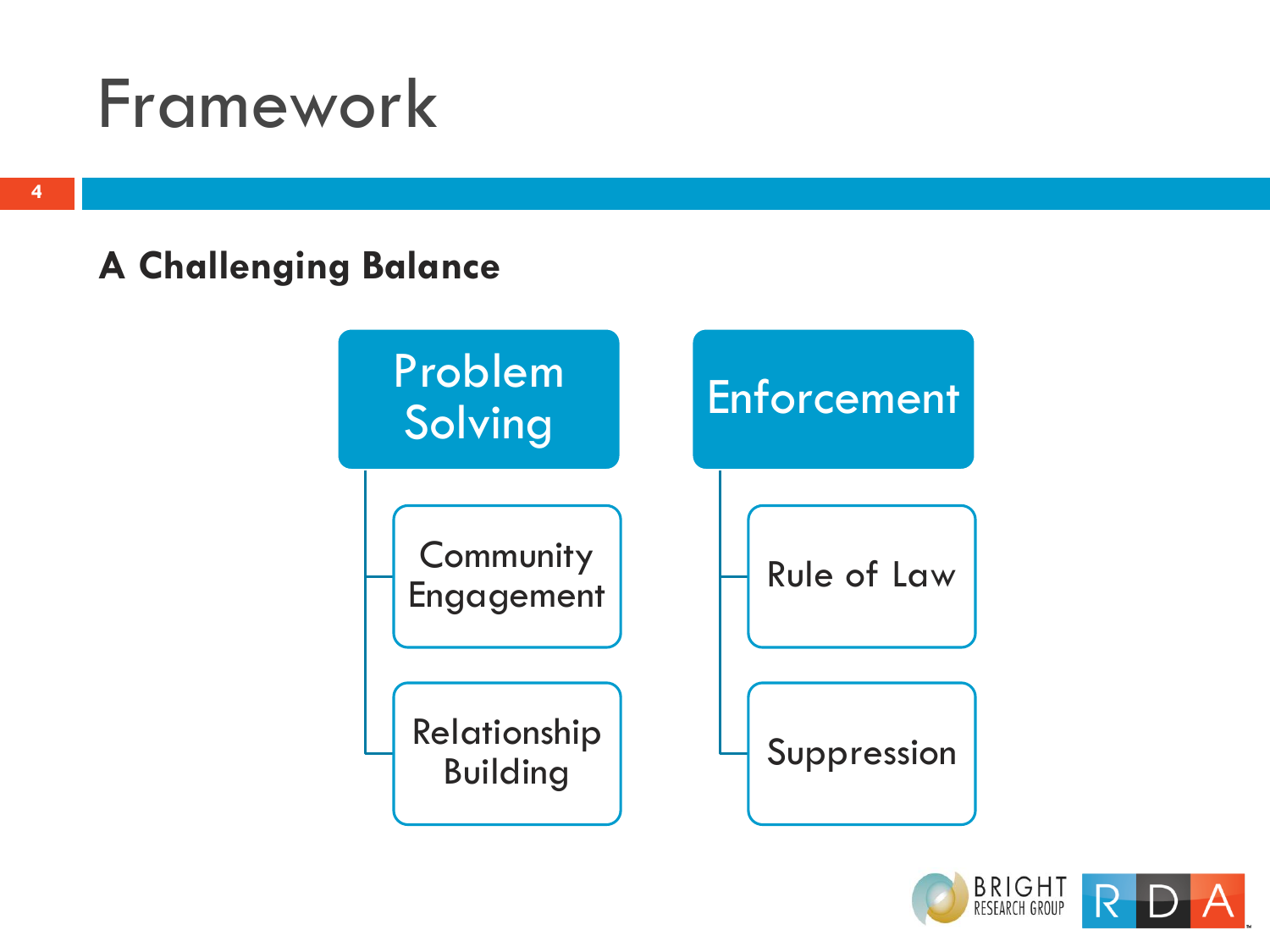# **<sup>5</sup>** Findings/Recommendations

#### 2014 Community Policing Evaluation

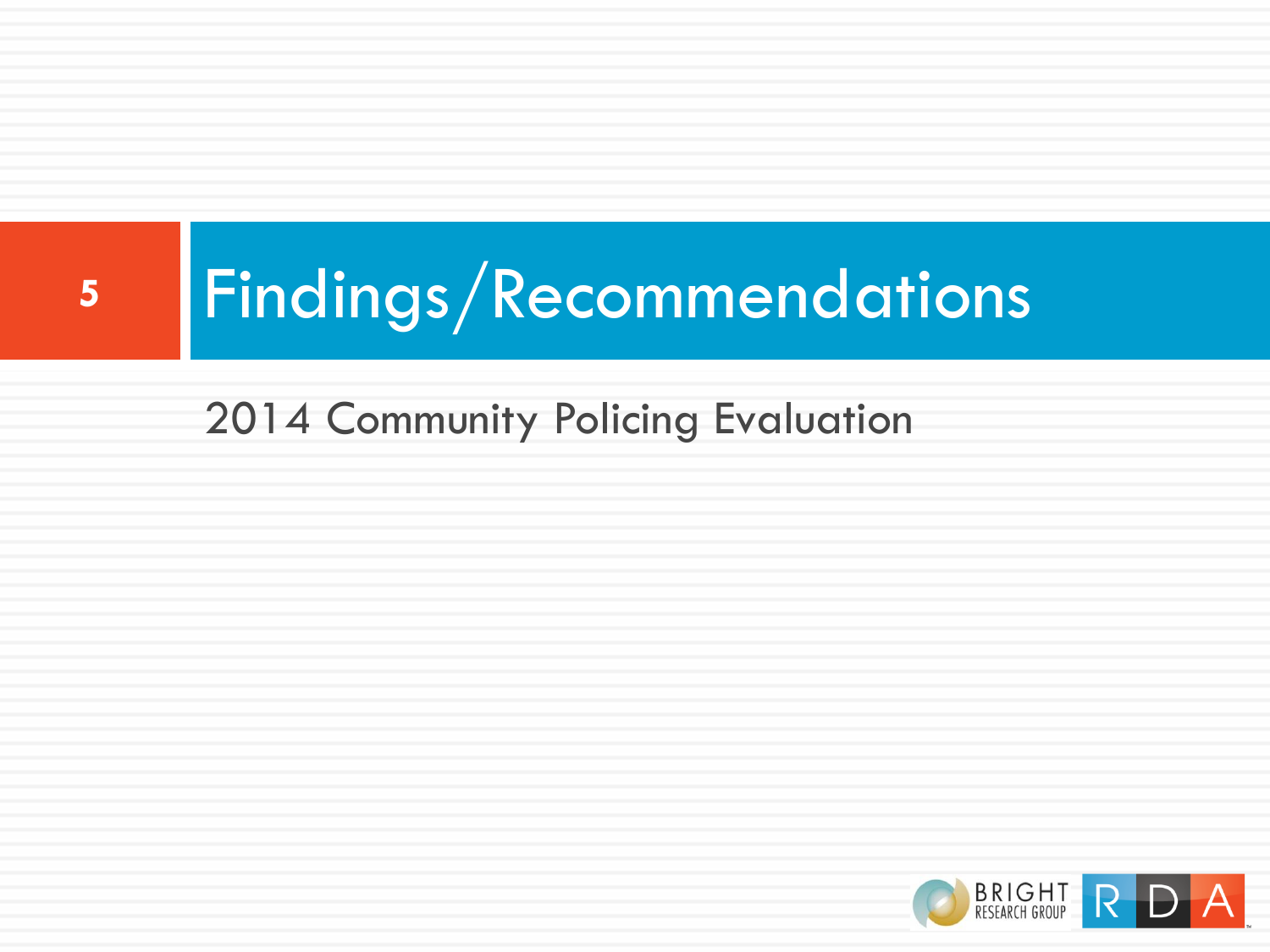# Organizational Transformation

#### **Assets**

- **□ Geographic-based deployment/organization**
- **D** Dedicated community policing resources
- **O** Training and other infrastructure to support community policing
- **O**Implementation of the Bratton/Wasserman recommendations and reports, including training on procedural justice

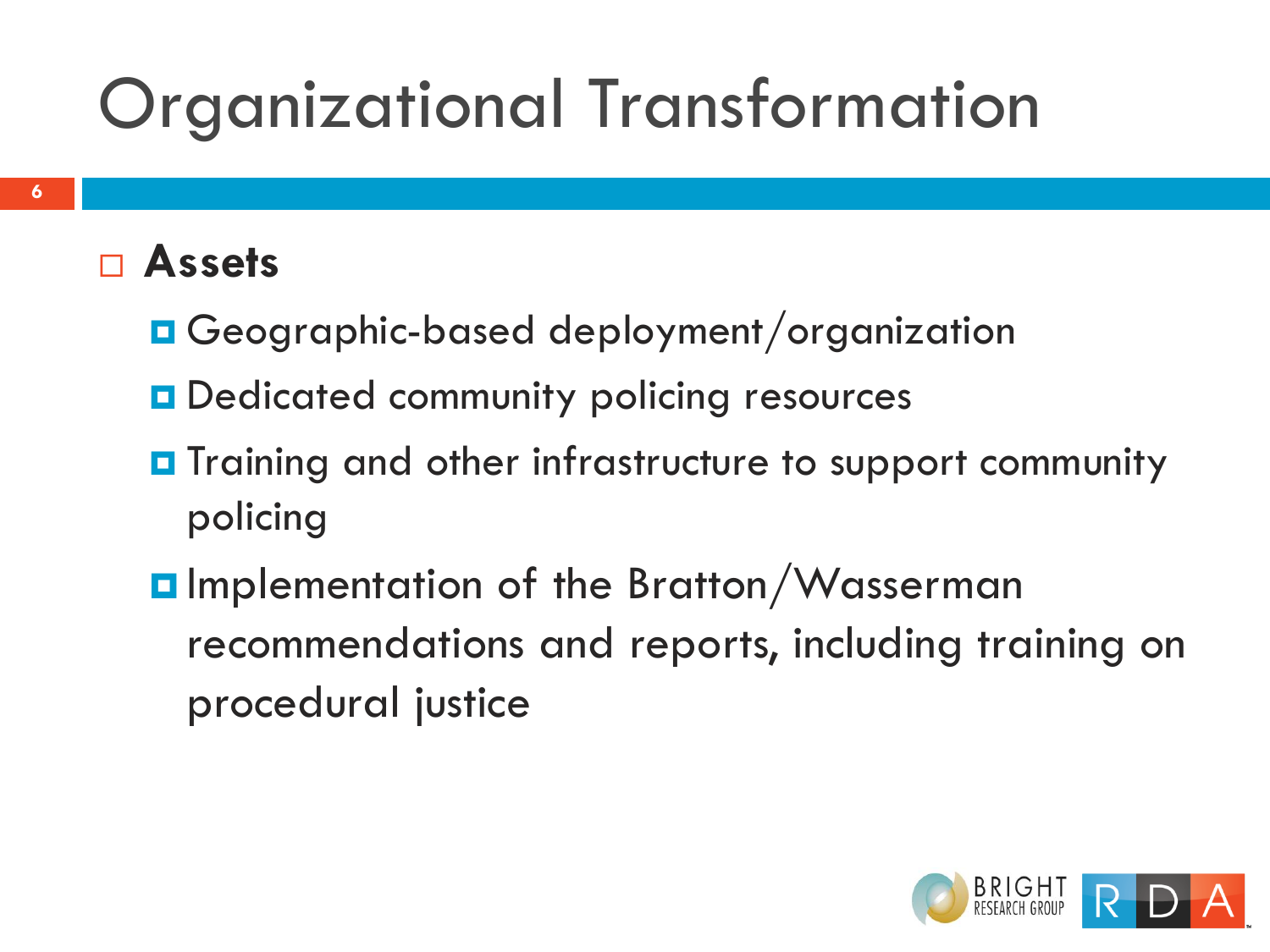## Organizational Transformation

**7**

□ Measure Y has provided \$80 million to community policing efforts since 2006

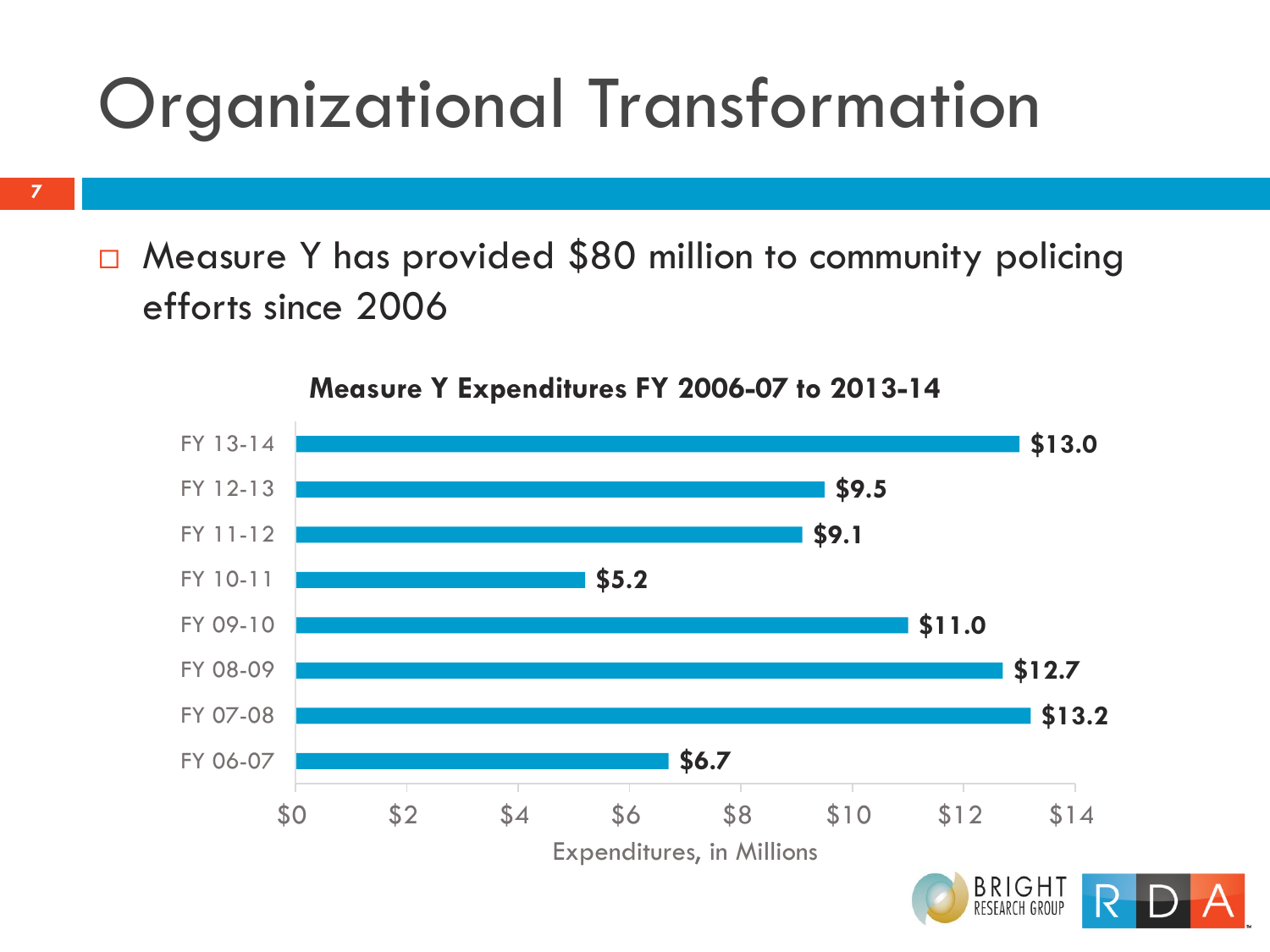## Problem Solving

**8**

**OPD has shifted resources away from PSOs towards CRTs, representing a broader shift towards suppression tactics**



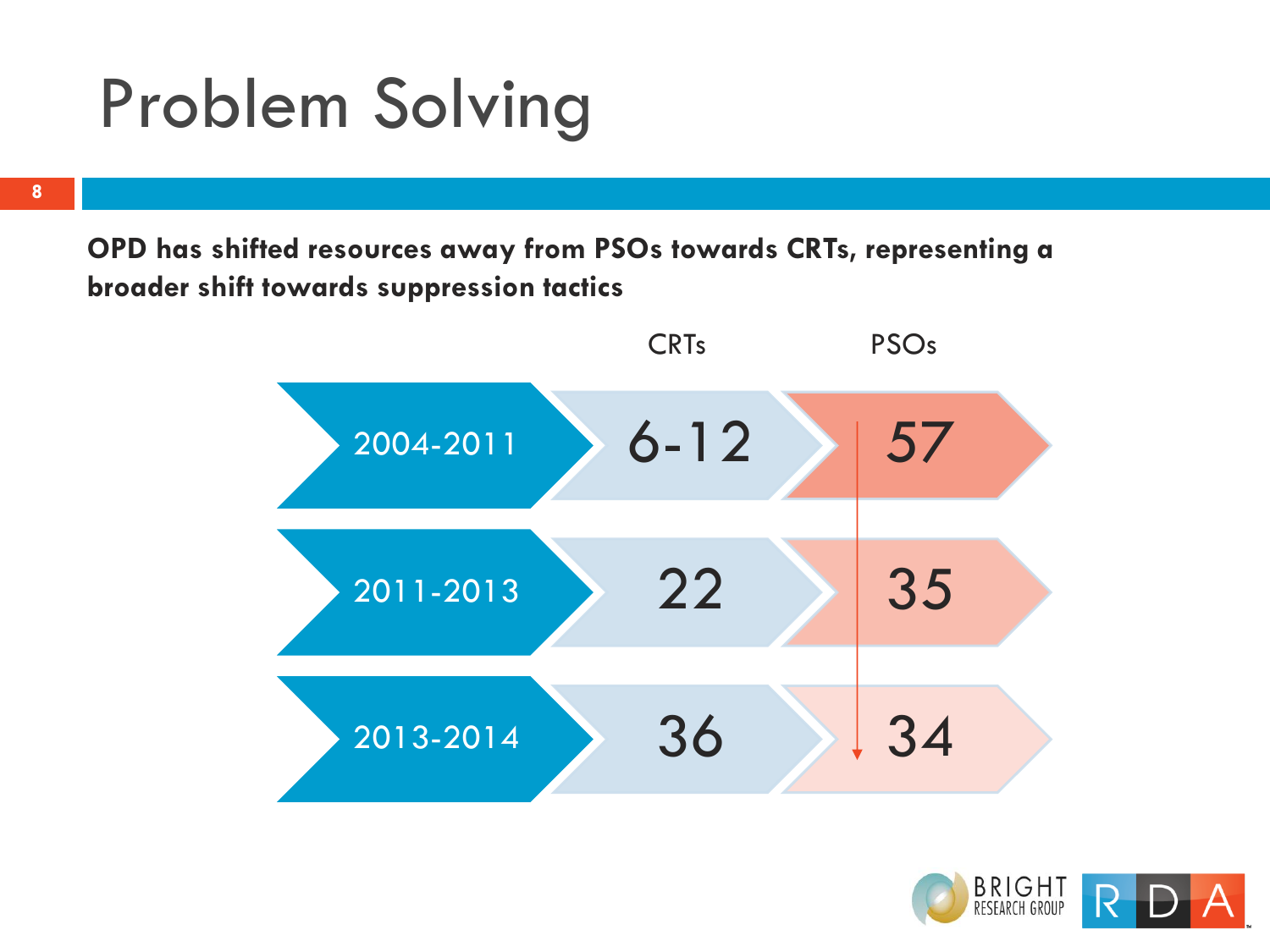# Organizational Transformation

- □ Measure Y-funded officers
	- **O** Spend the majority of their time on Measure Y activities
	- **D** Are one of the Department's only flexible resources
- □ PSOs and CRTs are frequently called off Measure Y duty to respond to other Department priorities

#### **PSO and CRT Deployment**

|            | <b>Officers with</b><br>$60%$<br><b>Regular Time</b> | <b>Proportion</b><br>of Total |
|------------|------------------------------------------------------|-------------------------------|
| <b>CRT</b> | 17                                                   | 29%                           |
| <b>PSO</b> | 6                                                    | 13%                           |
| Total      | 23                                                   | 22%                           |

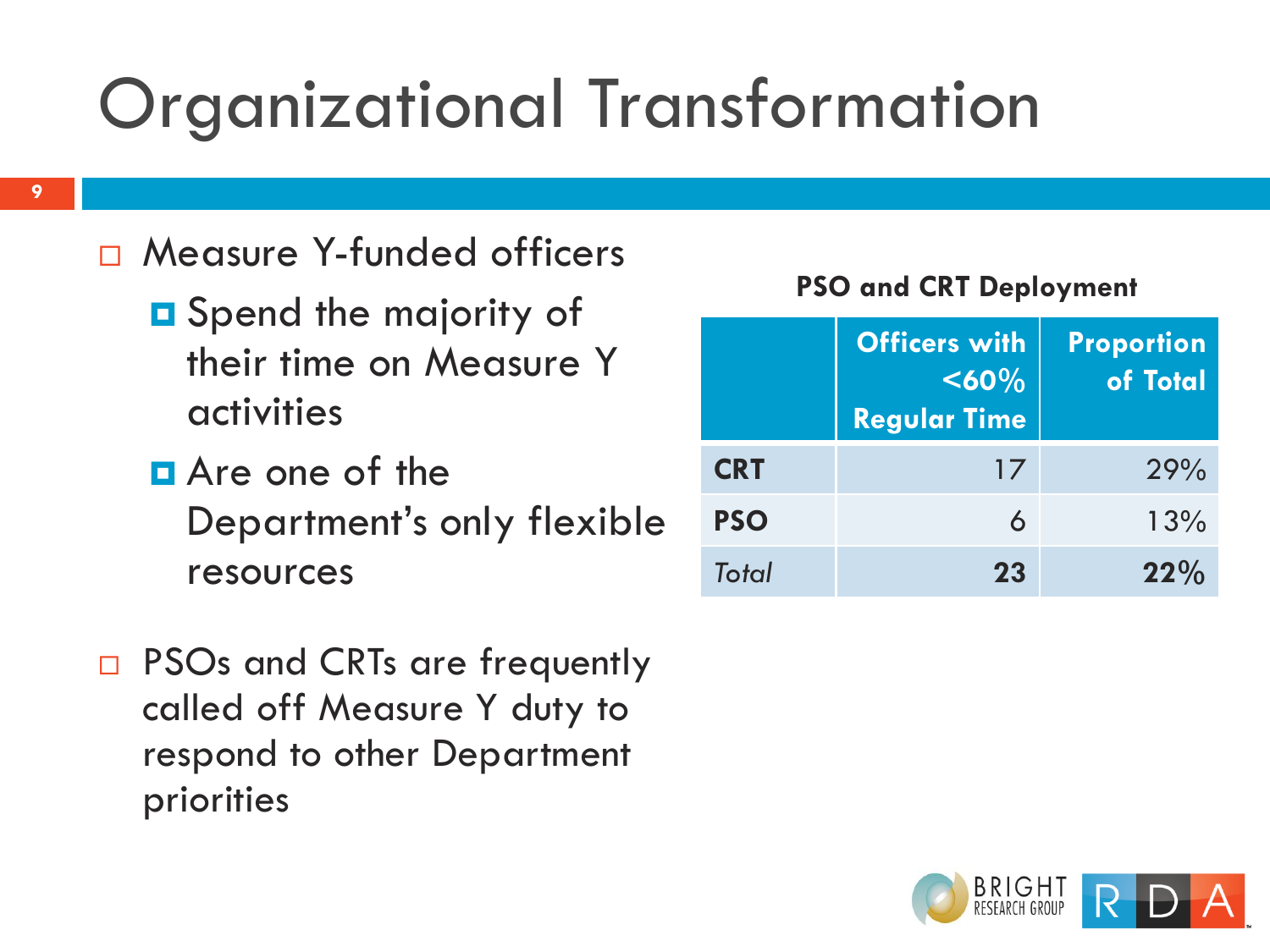# Problem Solving

- □ PSOs have opened 500+ projects since 2011
- $\Box$  The most commonly reported problem type is narcotics





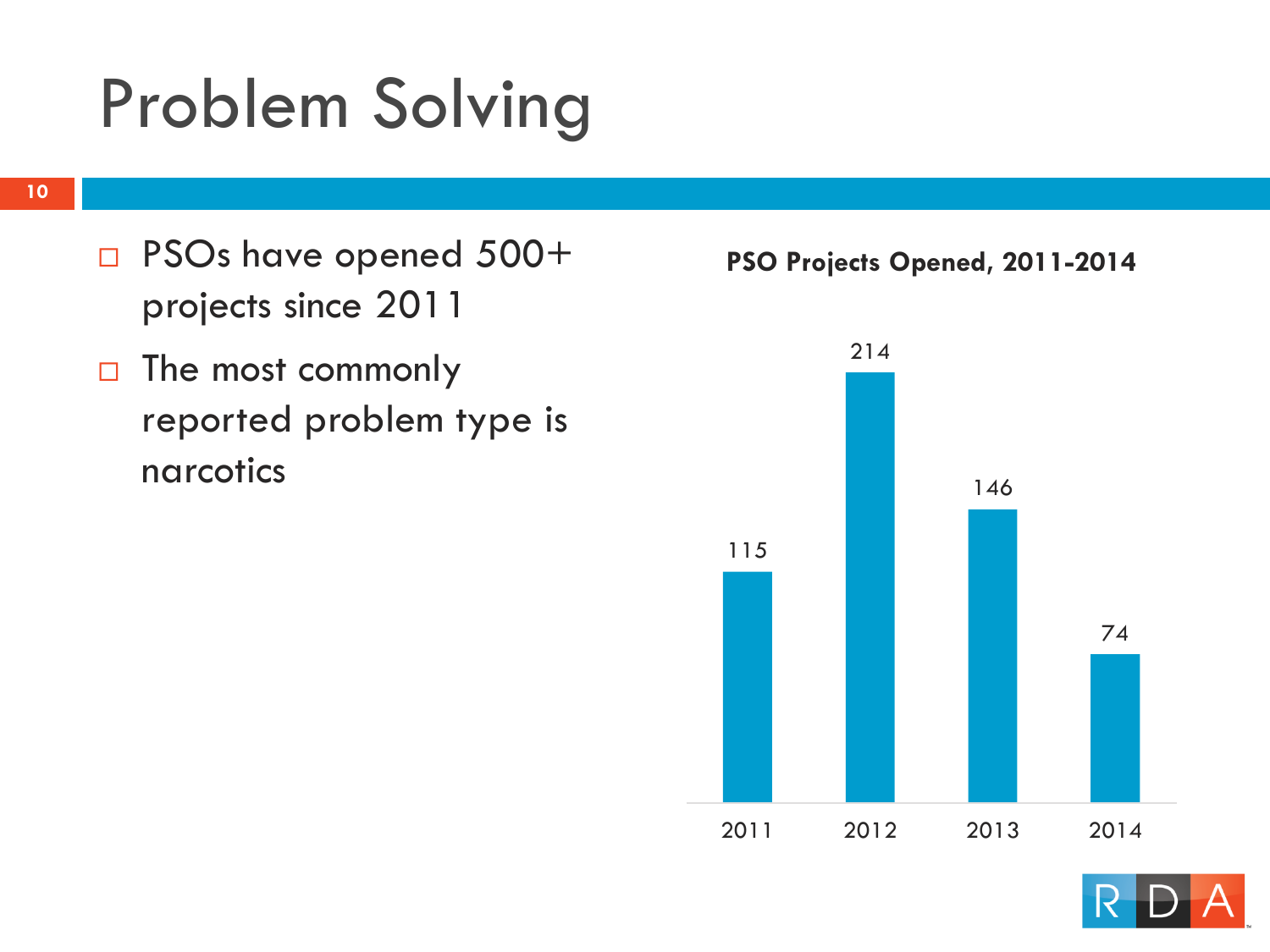# Problem Solving

#### OPD made progress adopting accountability metrics

| <b>Area</b>                              | <b>Metric</b>                                                                                                                                                                                  |
|------------------------------------------|------------------------------------------------------------------------------------------------------------------------------------------------------------------------------------------------|
| <b>Open Projects</b><br>(minimum target) | Each PSO: Maintain 2-3 open and active projects<br><b>Each NCPC Beat</b><br>$\bullet$<br>Maintain 1 open and active project<br>Maintain 1 NCPC priority project<br>Open 1 new project annually |
| <b>Assessment</b>                        | Assess all open projects quarterly<br>Assess projects open for $12+$ months to determine whether to keep open                                                                                  |
| <b>Project Closure</b>                   | Close projects that are not being actively worked on<br>Complete all steps of the SARA process prior to closing                                                                                |
| <b>Project Transfer</b>                  | Reassign or close projects within 30 days of position turn over                                                                                                                                |
| <b>Data Entry</b>                        | Update SARAnet database at least once a month                                                                                                                                                  |

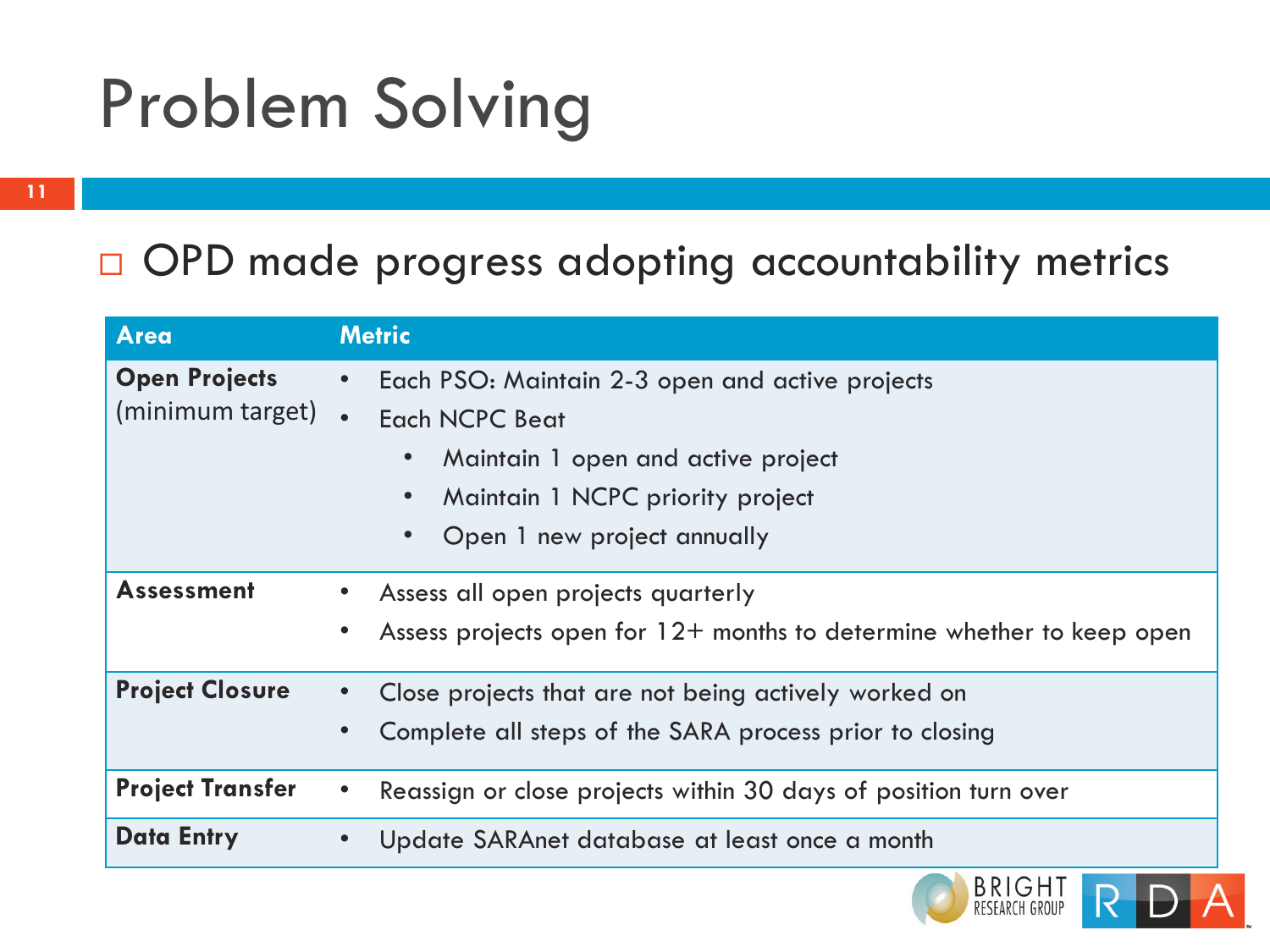# Recommendations: Problem Solving

#### **Continue to monitor adherence to PSO accountability protocols & strengthen management of problem solving resources**

- **B** Accountability monitoring
	- **□** Goals should be specific, measurable, and achievable
	- **D** All projects should advance neighborhood, Area, and Department priorities
- □ Sergeants' role ensuring minimum service to all NCPC beats

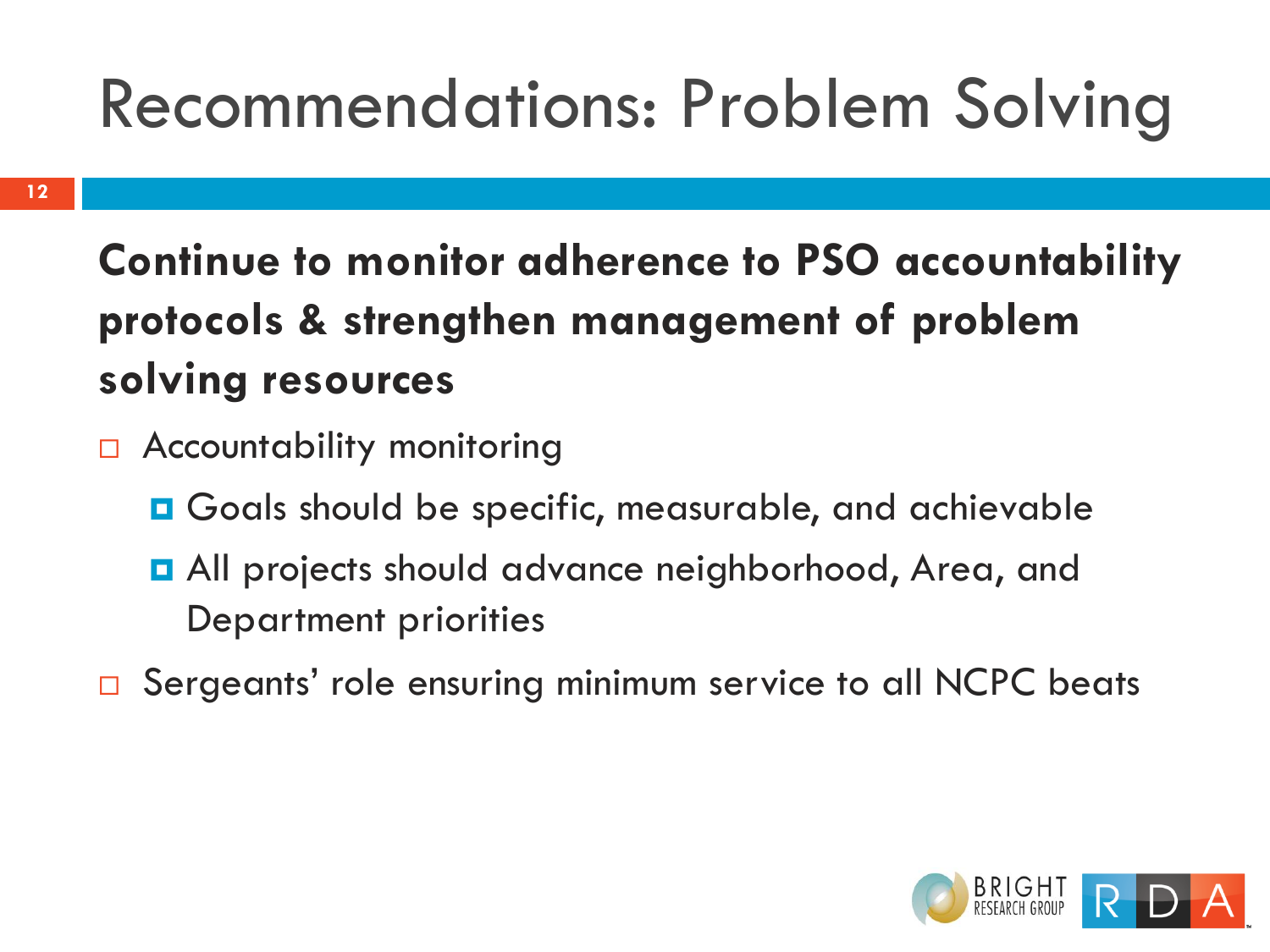#### CRT Roles

- Support Ceasefire
- Gather intelligence or apprehend suspects
- Staff protests & other emergent needs
- Respond to major incidents requiring additional resources
- Provide assistance to patrol
- Work as enforcement arm on PSO projects

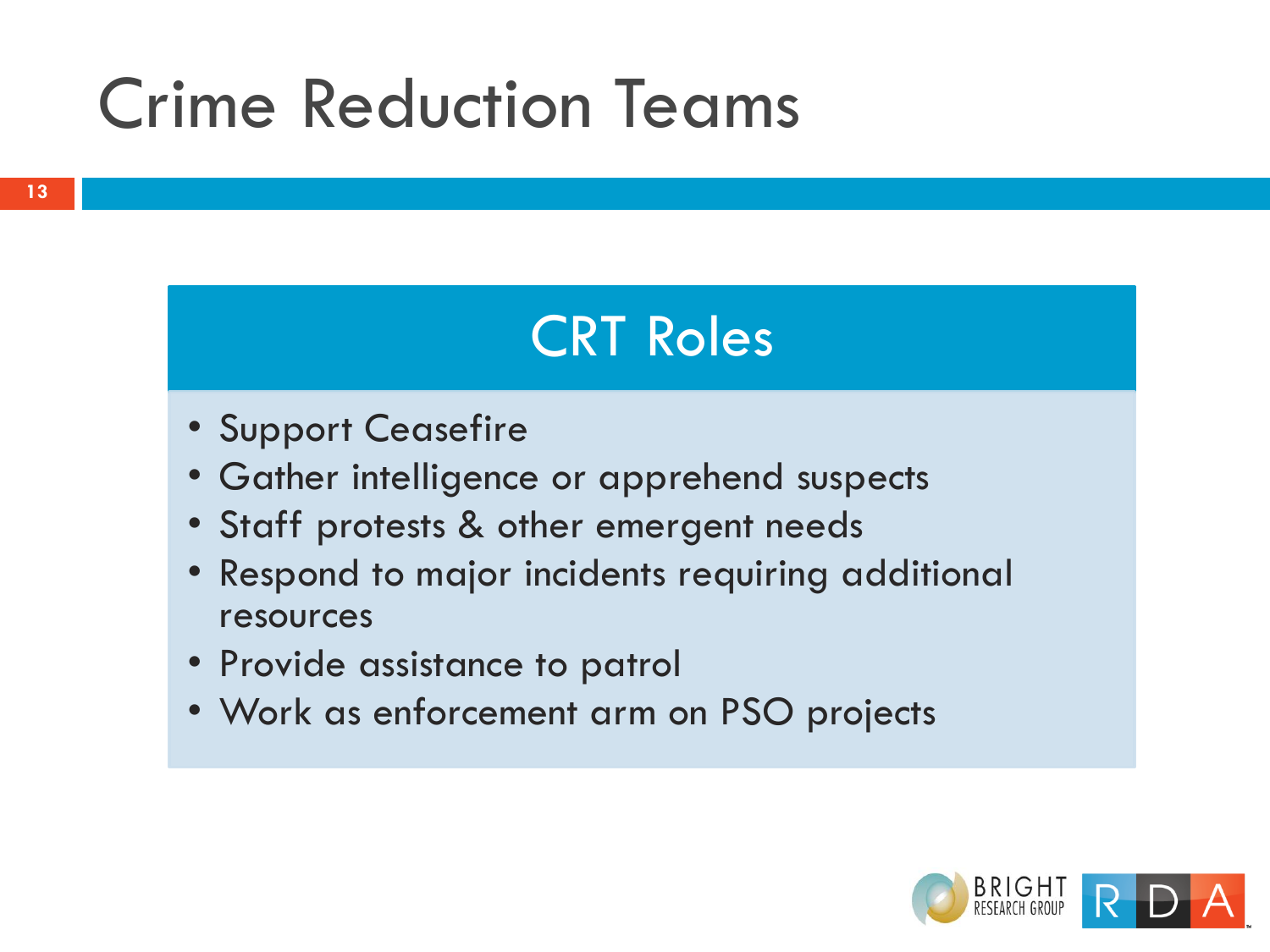#### CRT Outcomes

- Increased intelligence on perpetrators of serious crime
- Detention of suspects in serious crimes
- Recovery/removal of guns from Oakland streets
- Interruption of narcotics sales
- Prevention of retaliatory shootings
- Deterrence or reduction of crime

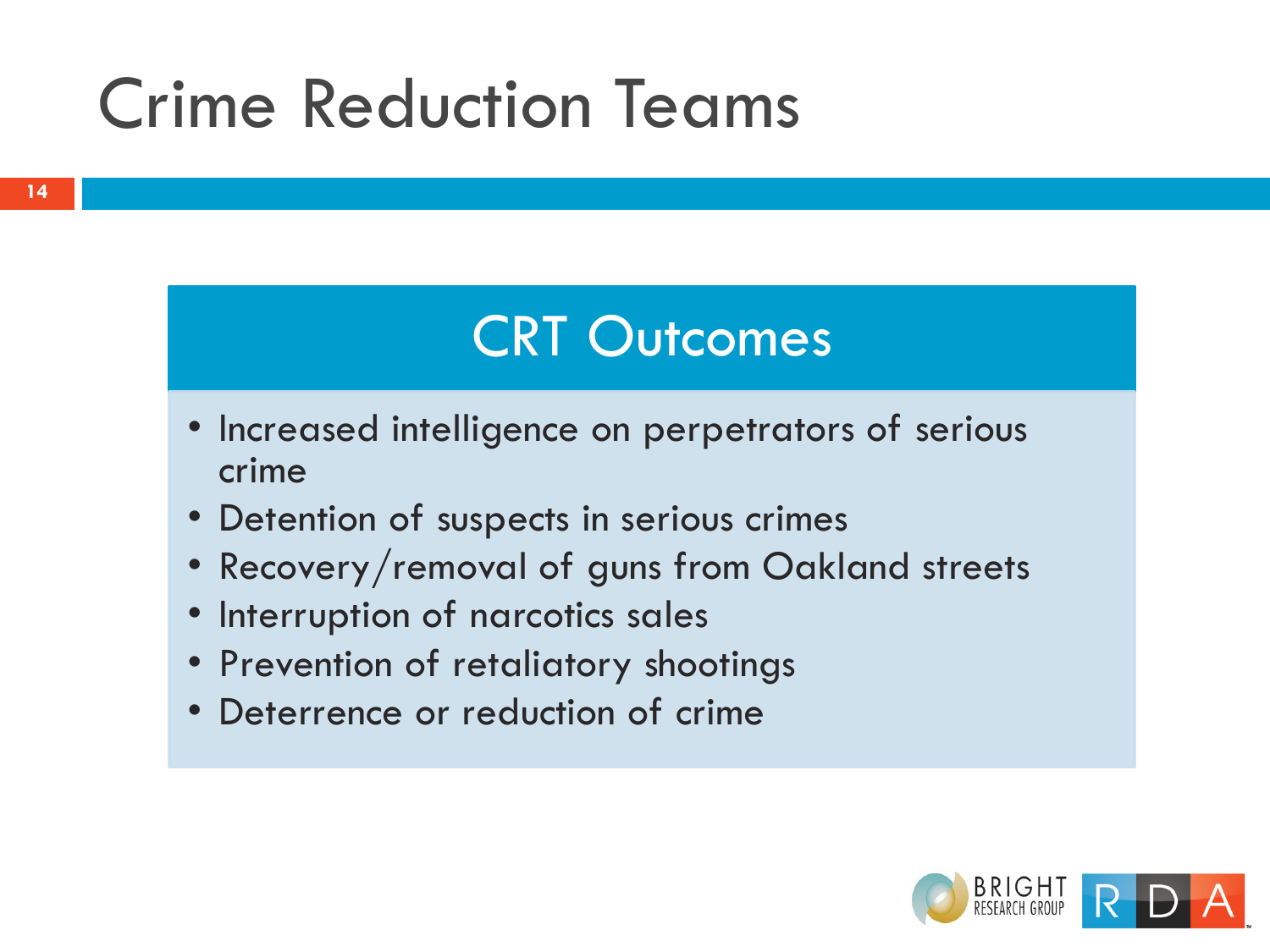**15**

- $\Box$  A majority of CRTs say they had adequate training in their mission and many techniques
- □ Only 41% felt training in roles & responsibilities was adequate





*CRT Survey, Nov.2013, n=22*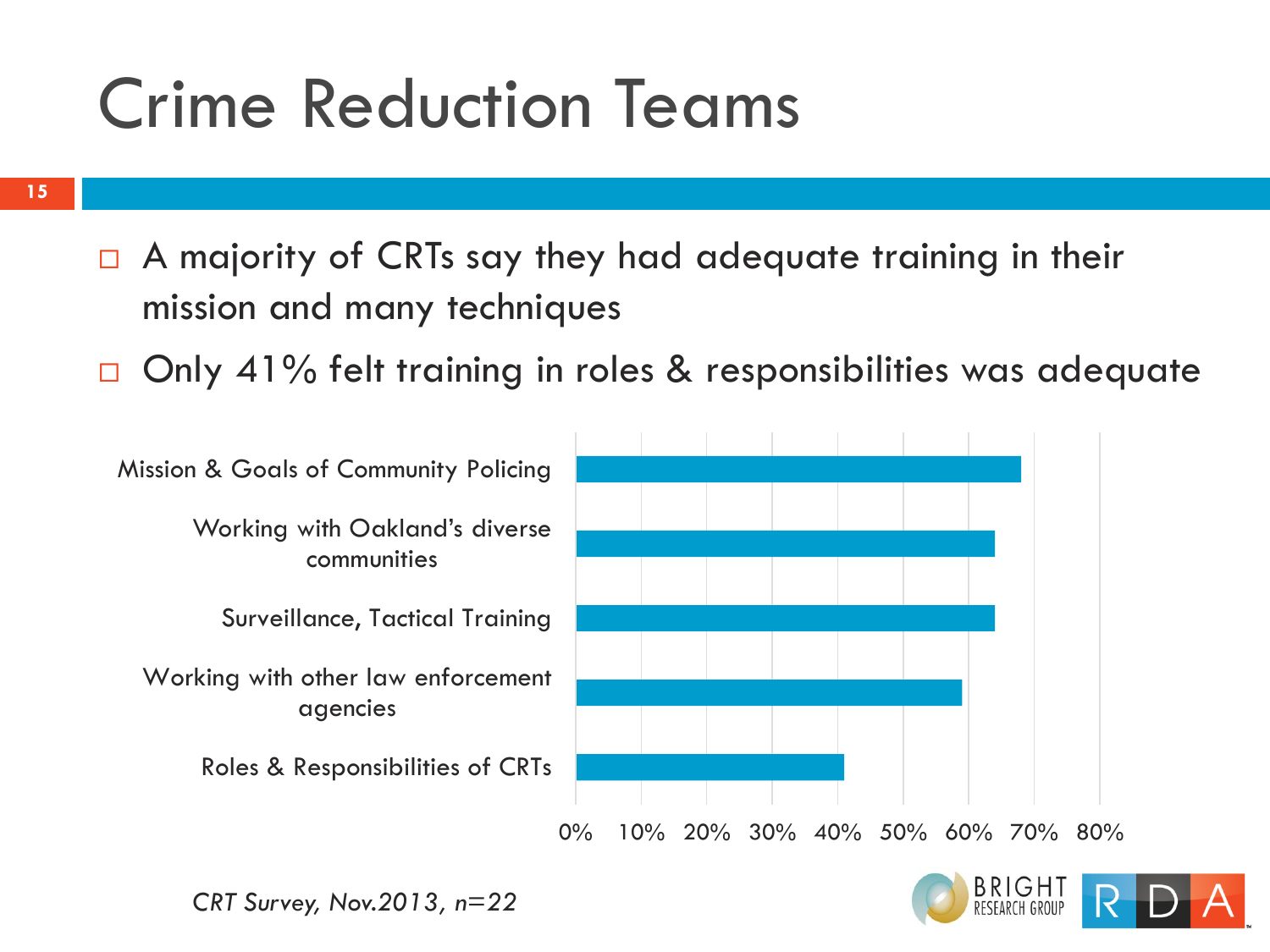- **CRTs have no community relationship building activities**
- □ Resource shift from PSOs to CRTs concentrates community policing resources on more militarized and suppression tactics
- **No system is in place to collect data on CRT activities**
- □ CRTs spend most of their time on:
	- 1. Self-initiated intelligence gathering & suspect apprehension
	- 2. Superior-initiated intelligence gathering & suspect apprehension
	- 3. Responding to major incidents Citywide

*CRT Survey, Nov.2013, n=22*

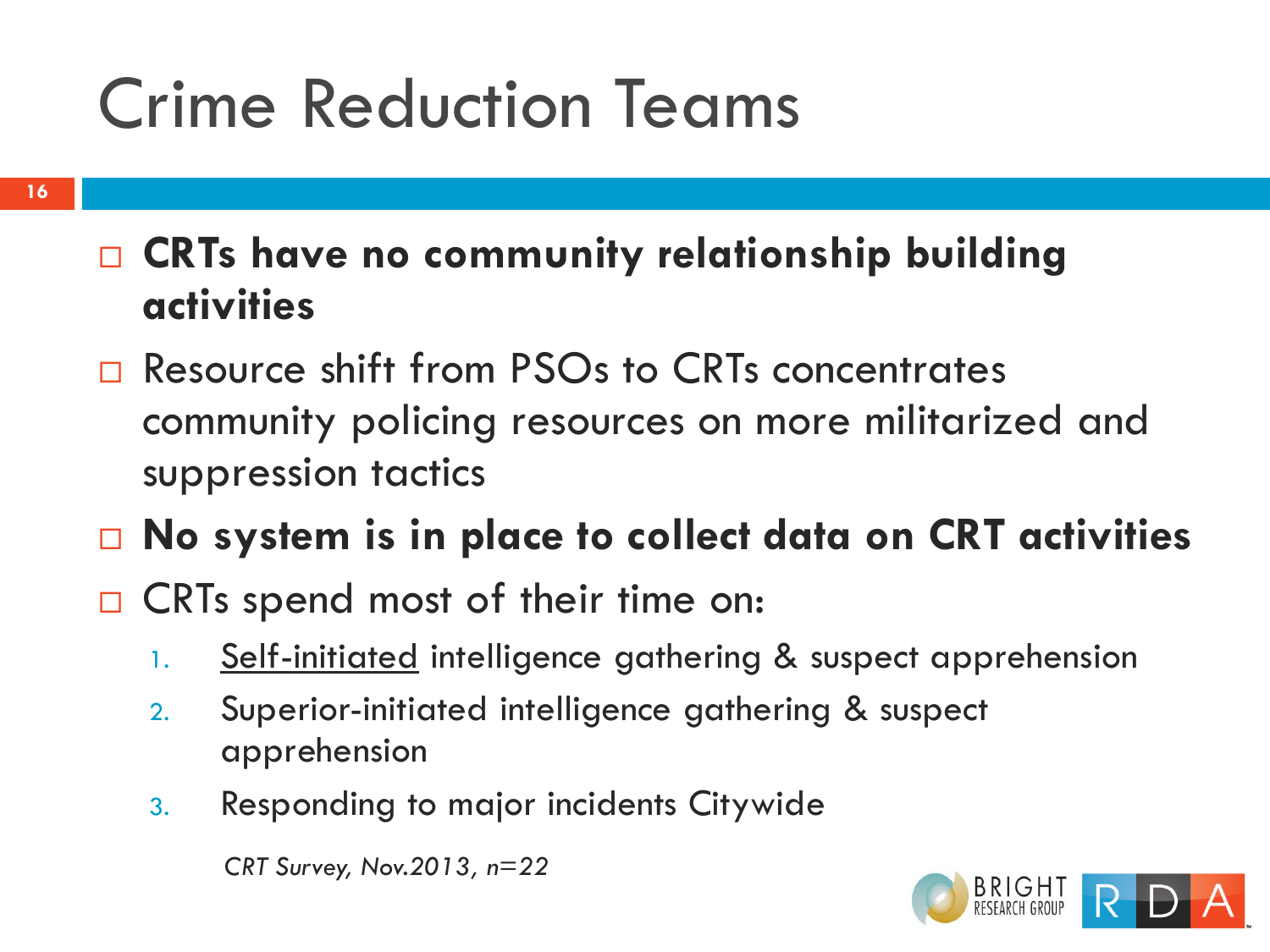# Recommendations: Crime Reduction Teams

- **17**
- **Develop plans for reporting CRT activities & outcomes**
- **Focus CRT activities on violence reduction;**  decrease focus on narcotics arrests unrelated to reducing violence
- **Balance investments in community engagement**

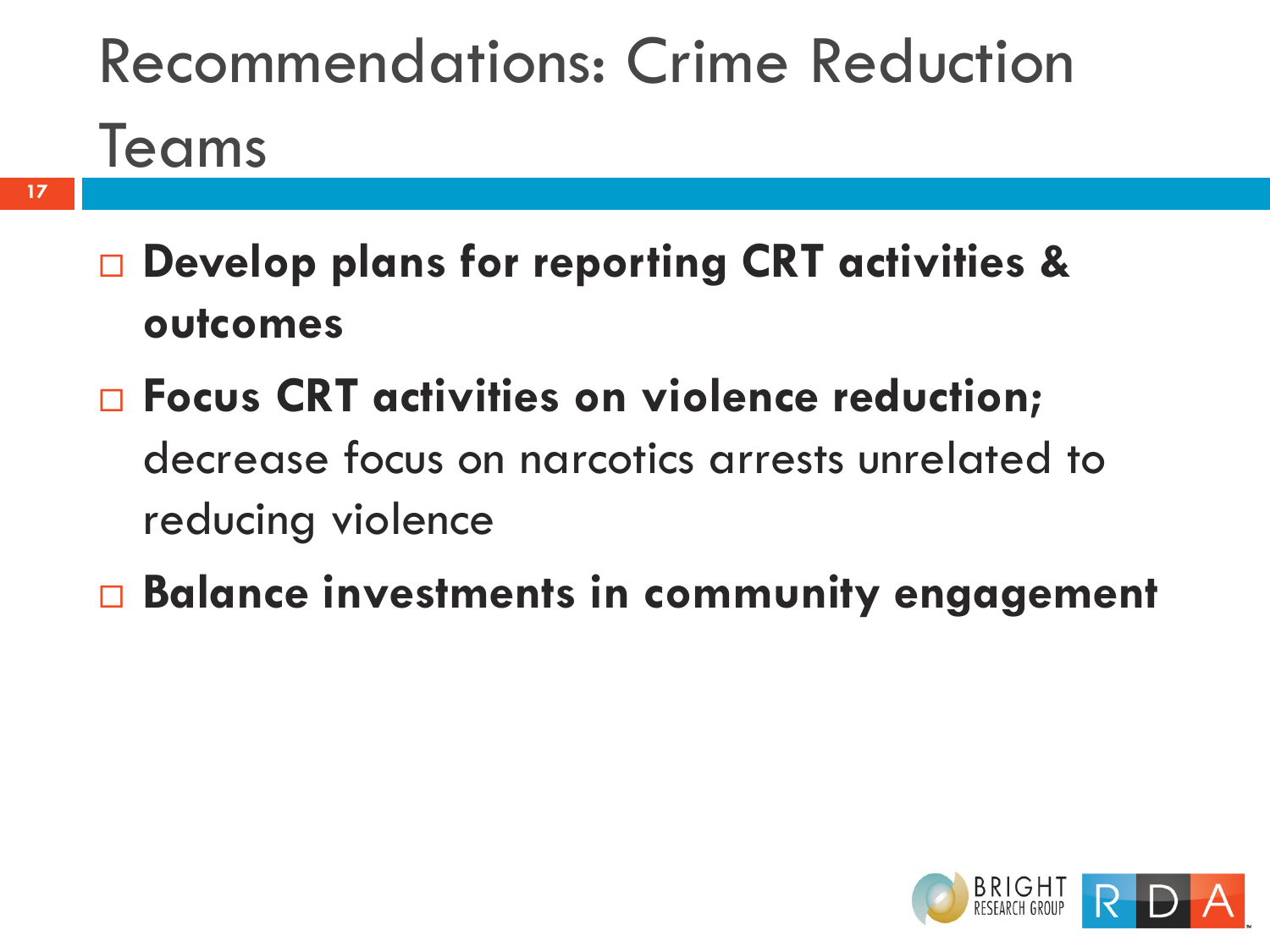| <b>Recommendation to Build Communities of Trust</b>                                  | Progress                                                                                           |
|--------------------------------------------------------------------------------------|----------------------------------------------------------------------------------------------------|
| <b>Implement Procedural Justice Training</b>                                         | In progress; goal is to train entire<br>Department by March 2015                                   |
| Train officers in interaction with community<br>members                              | Integrated into regular training, with on<br>tactical communication to de-escalate<br>interactions |
| <b>Organize Community Advisory Councils in</b><br><b>Districts</b>                   | Each Area commander has established<br>a council and holds regular meetings                        |
| Annual survey of community confidence &<br>satisfaction with police service delivery | Completed in 2013                                                                                  |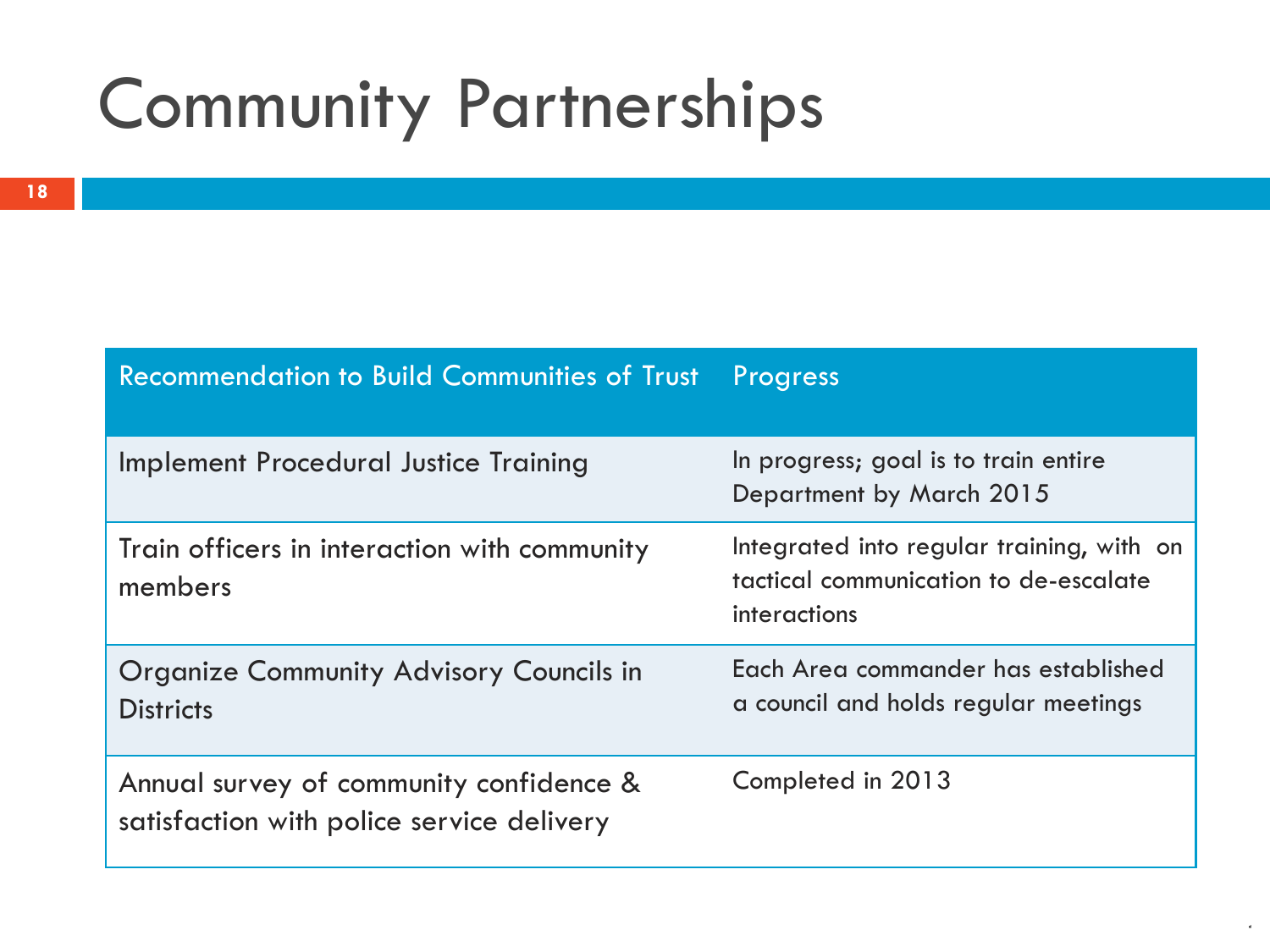#### **2014 Resident Survey**

 $\Box$  Perceptions of public safety and interactions with OPD

- **O** Focus on reaching culturally diverse, low- and moderateincome residents of flatland ZIP codes
- **English & Spanish, paper and online**
- Disseminated by community based organizations and Oakland public schools as catalysts for reaching residents in flatland neighborhoods
- □ Results analyzed by ethnicity, age, and neighborhood to identify significant differences **O** Flatland/Other Area

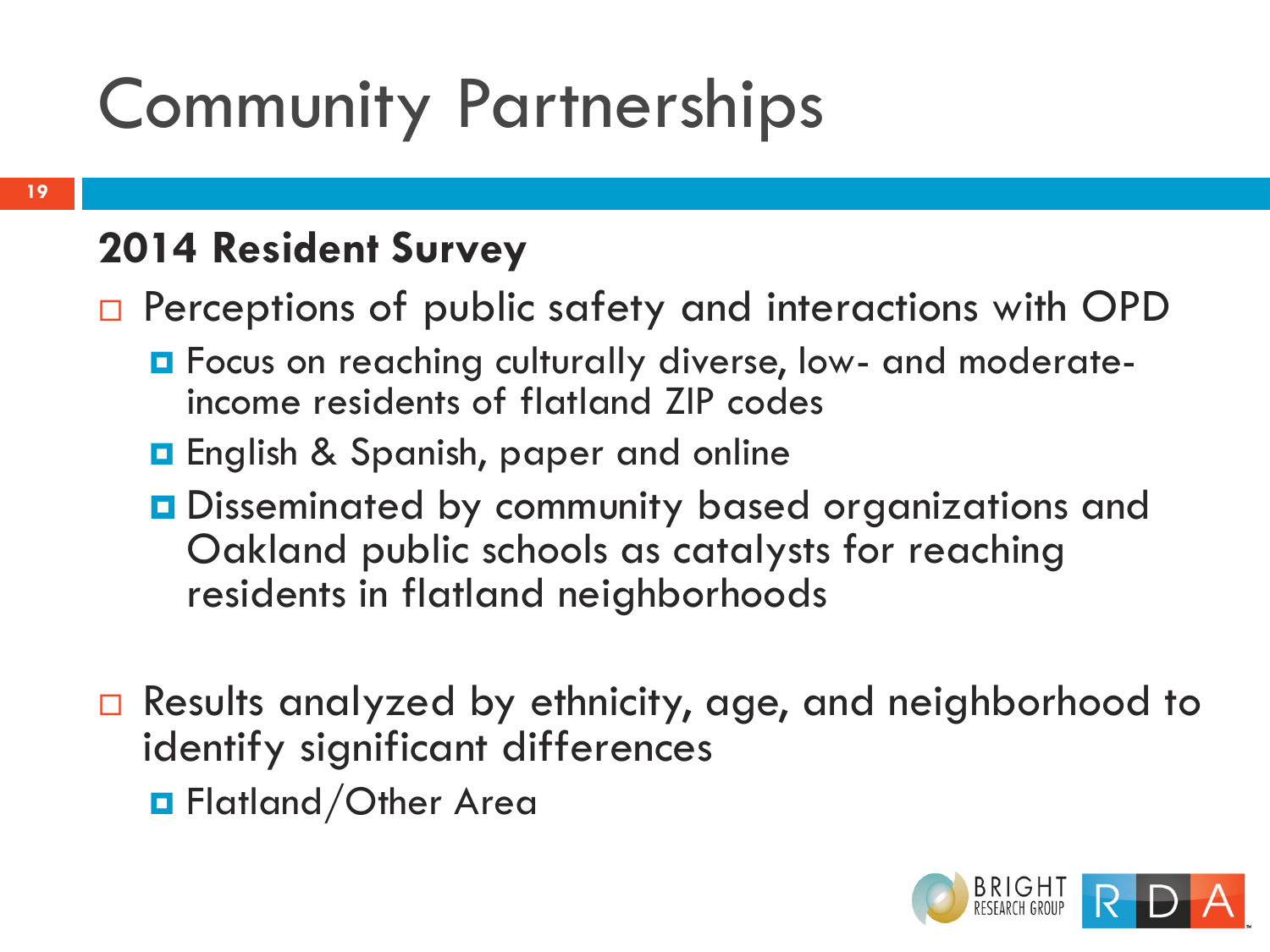84% 16% **2014 Resident Survey Response Distribution** (n=537) **Flatlands** Other Areas

| <b>Flatland</b> | <b>Other Areas</b> |
|-----------------|--------------------|
| 94601           | 94609              |
| 94602           | 94610              |
| 94603           | 94611              |
| 94604           | 94618              |
| 94605           | 94619              |
| 94606           |                    |
| 94607           |                    |
| 94612           |                    |
| 94621           |                    |

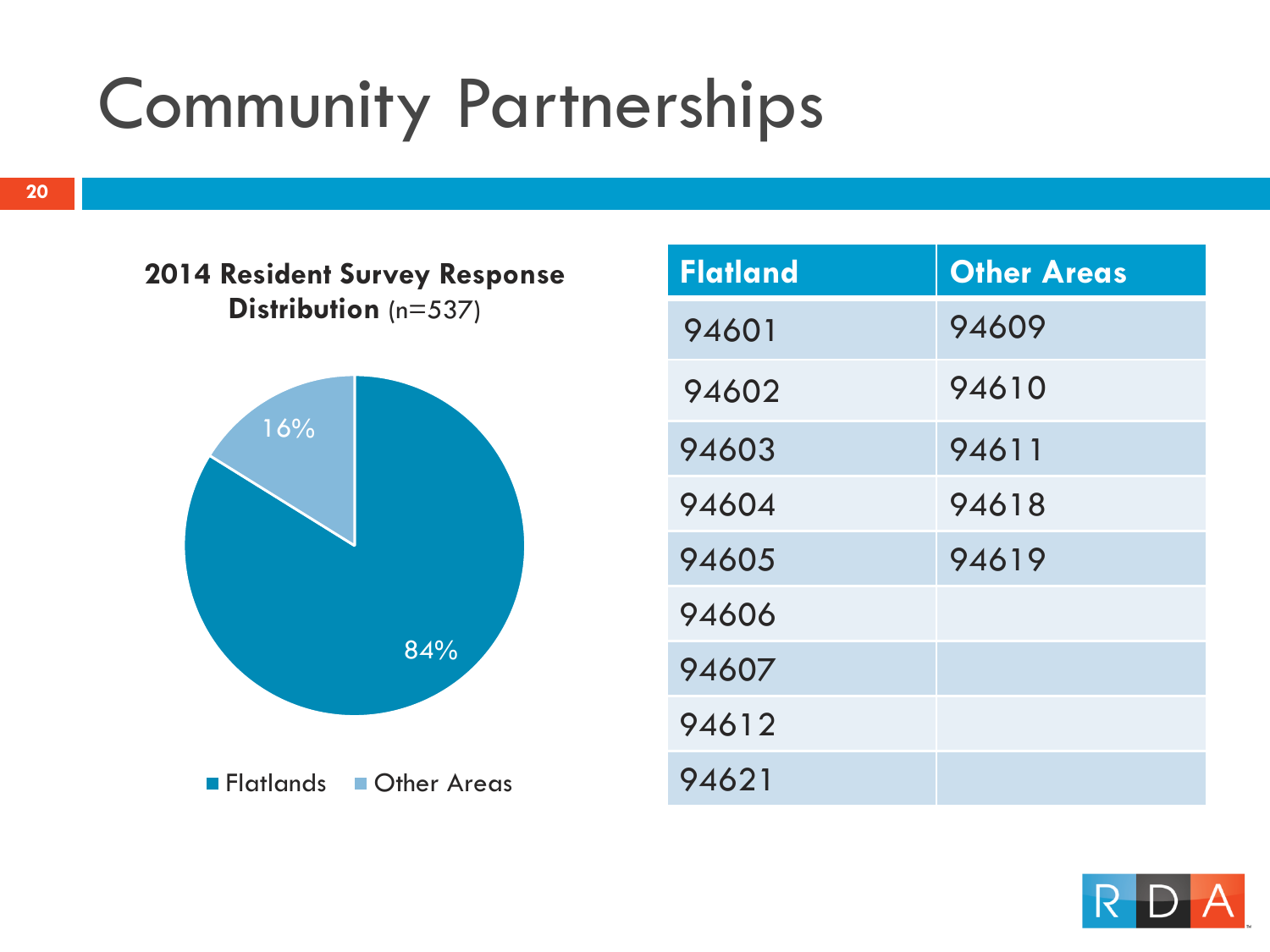**21**

 $\Box$  The 2014 Resident survey captured a more diverse demographic than the 2013 NCPC survey

| <b>Race/Ethnic Identification</b>   | 2014 Resident<br><b>Survey</b> | <b>2013 NCPC</b><br><b>Survey</b> |
|-------------------------------------|--------------------------------|-----------------------------------|
| Asian                               | 25%                            | 7%                                |
| African American/Black              | 23%                            | 16%                               |
| Hispanic/Latino                     | 22%                            | 5%                                |
| White                               | 13%                            | 61%                               |
| Decline/Blank                       | 12%                            | 11%                               |
| Multi-Racial/Multi-Ethnic           | 4%                             |                                   |
| American Indian or Pacific Islander | $1\%$                          | 2%                                |

#### **Ethnic Composition of Respondents 2014 v. 2013**

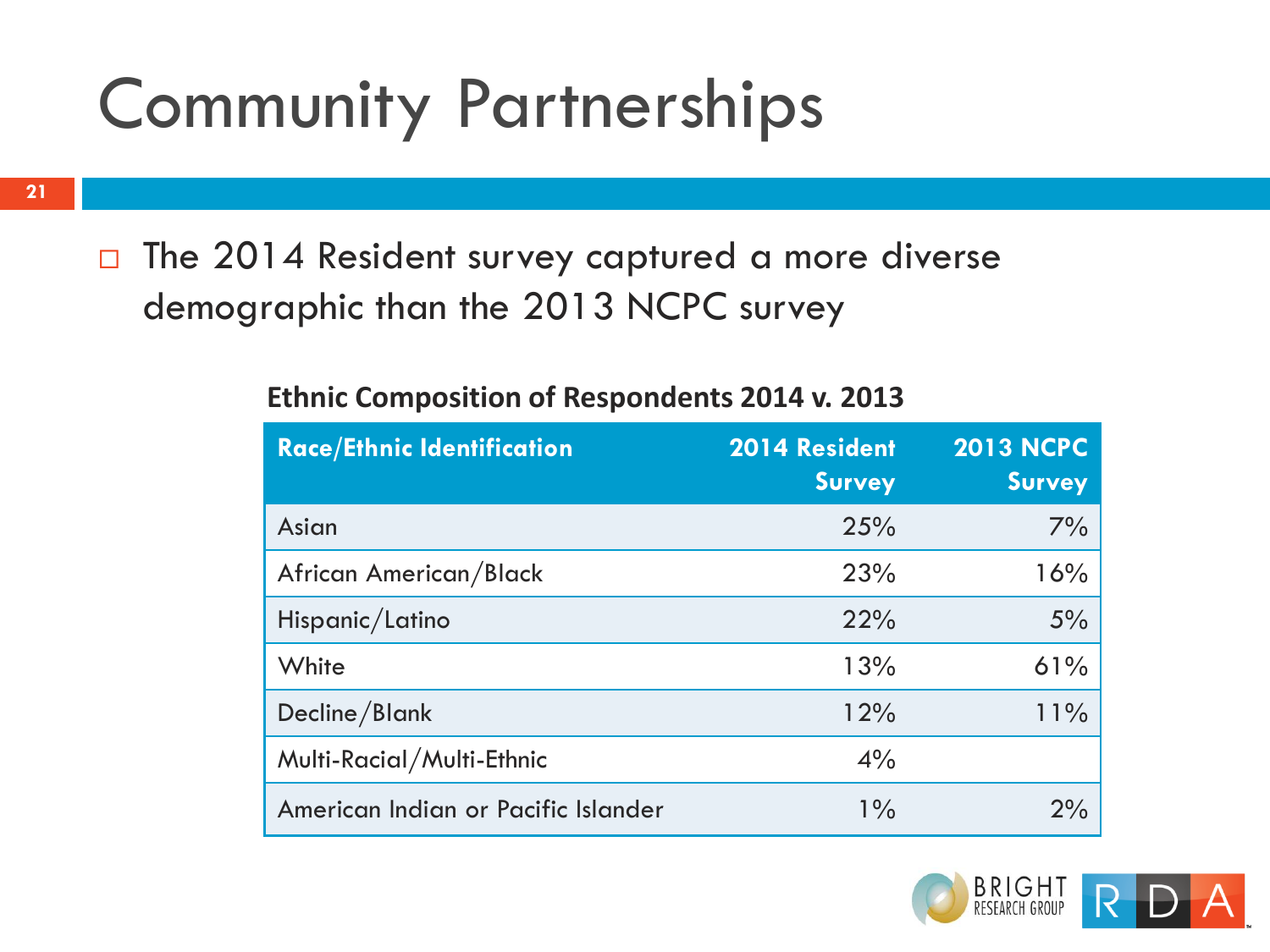**22**

#### □ Knowledge of how to report a non-emergency problem is high

Percent of Respondents Who Agree with the Statement, **"I know how to report a non-emergency problem to OPD."**



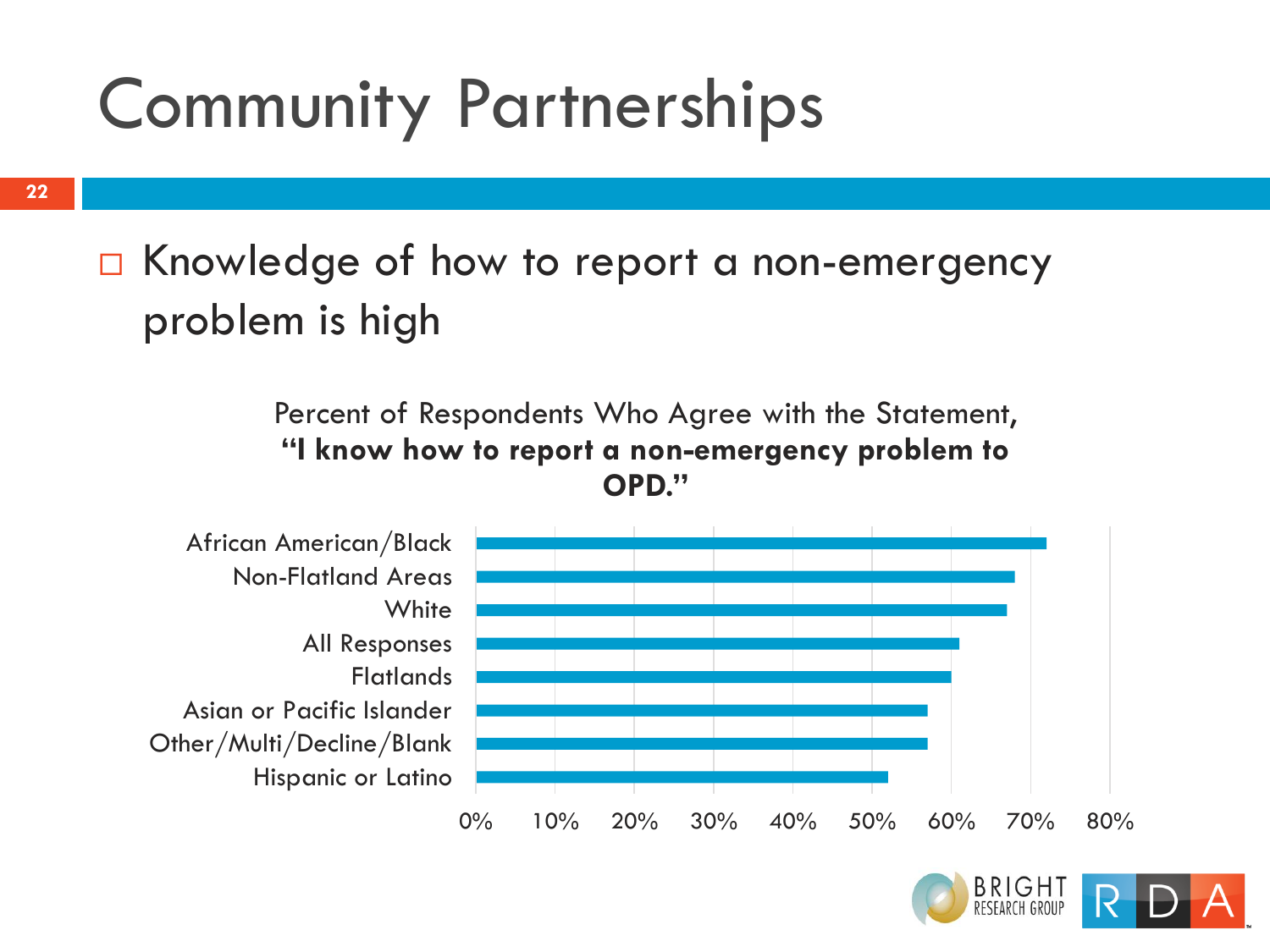**23**

 $\Box$  Most residents say they have never received information from OPD, and participation in NCPC meetings is low

#### **How have you received information from OPD?**  Check all that apply.

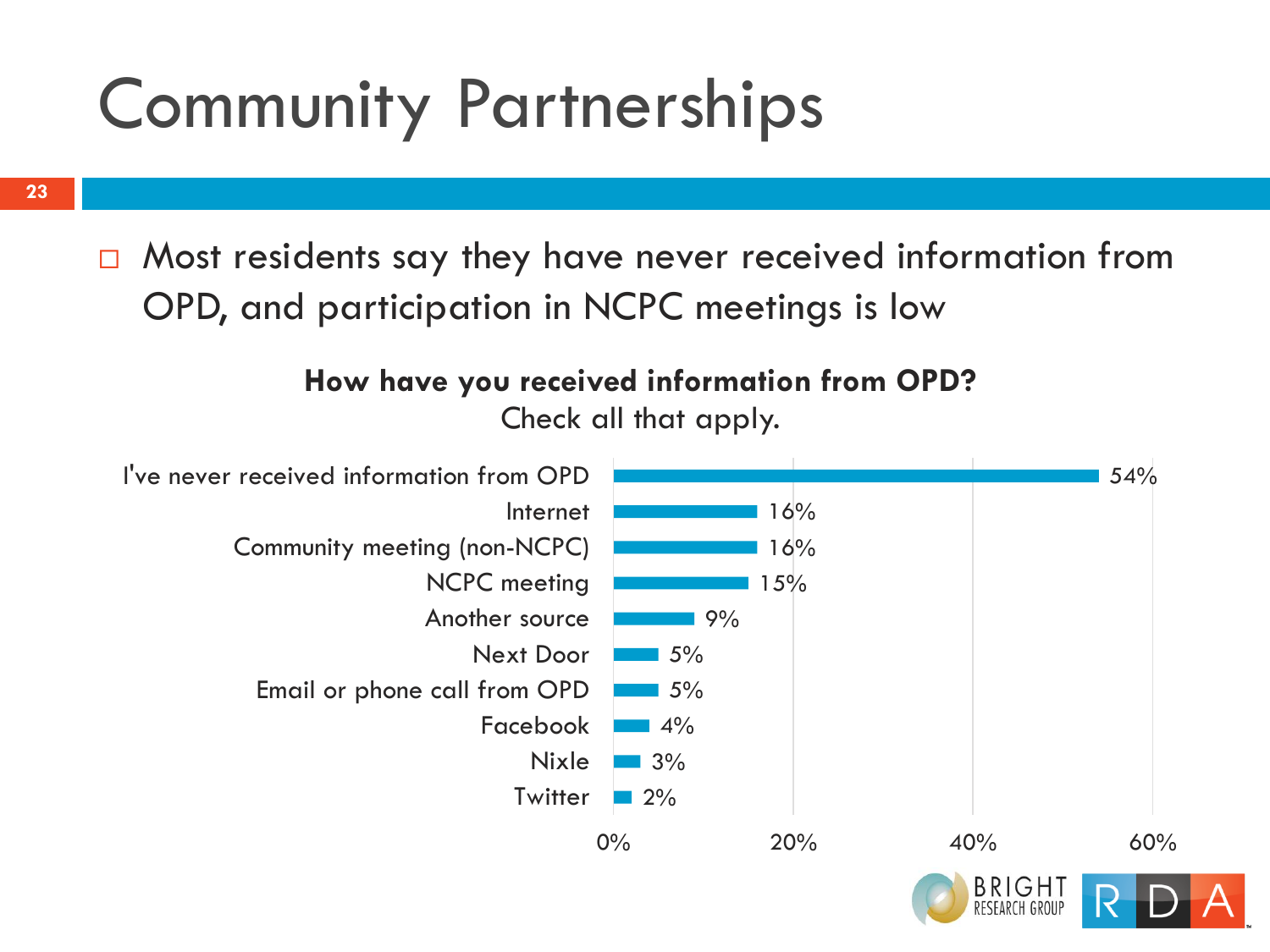**24**

Percent of Respondents Who Agree with the Statement, **"I generally feel safe in my Oakland community."**



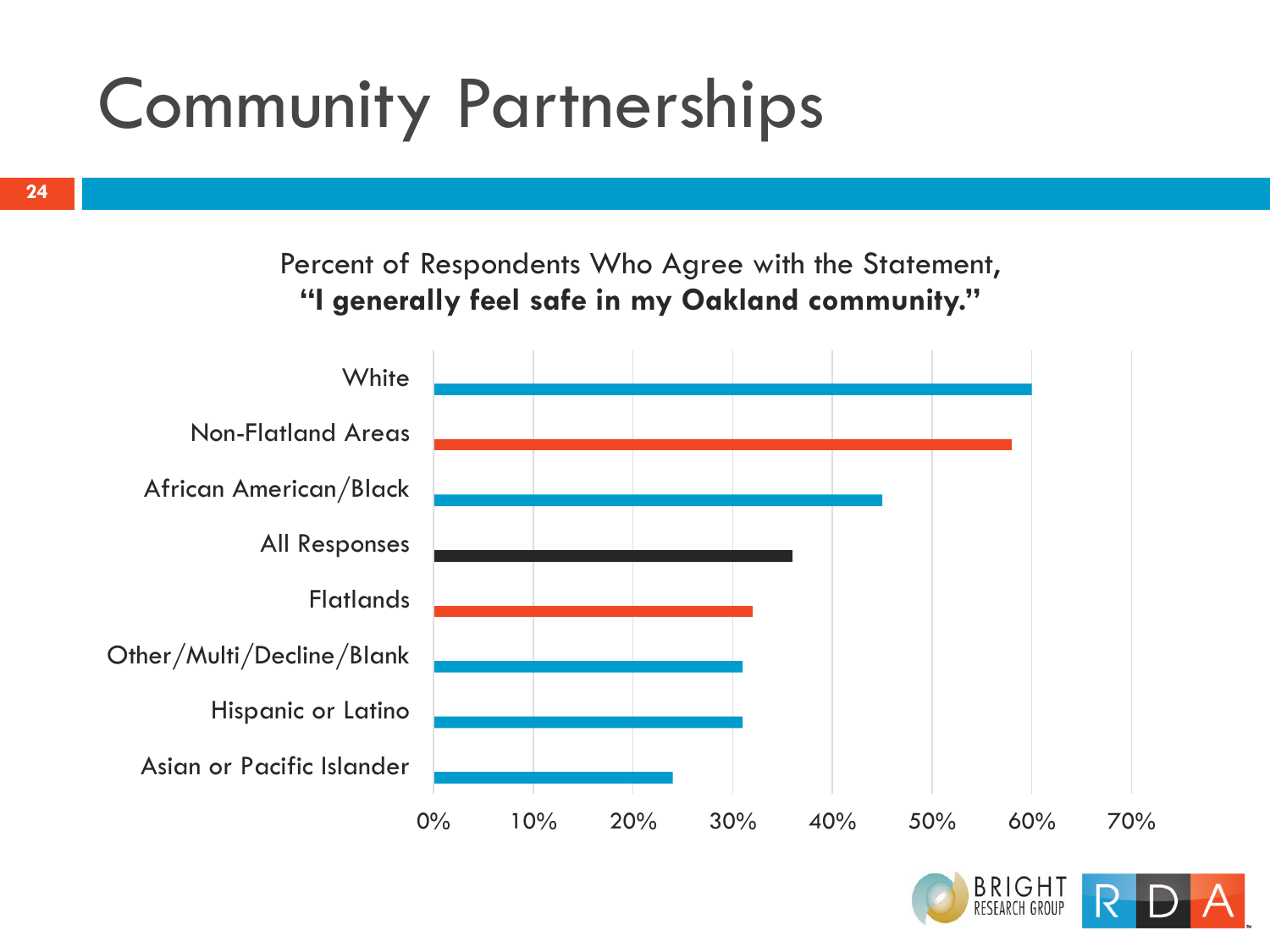**25**

#### □ Friendly Interactions: A minority of respondents reported friendly or casual interactions with OPD

#### **Percent Who Agree With Each Statement**



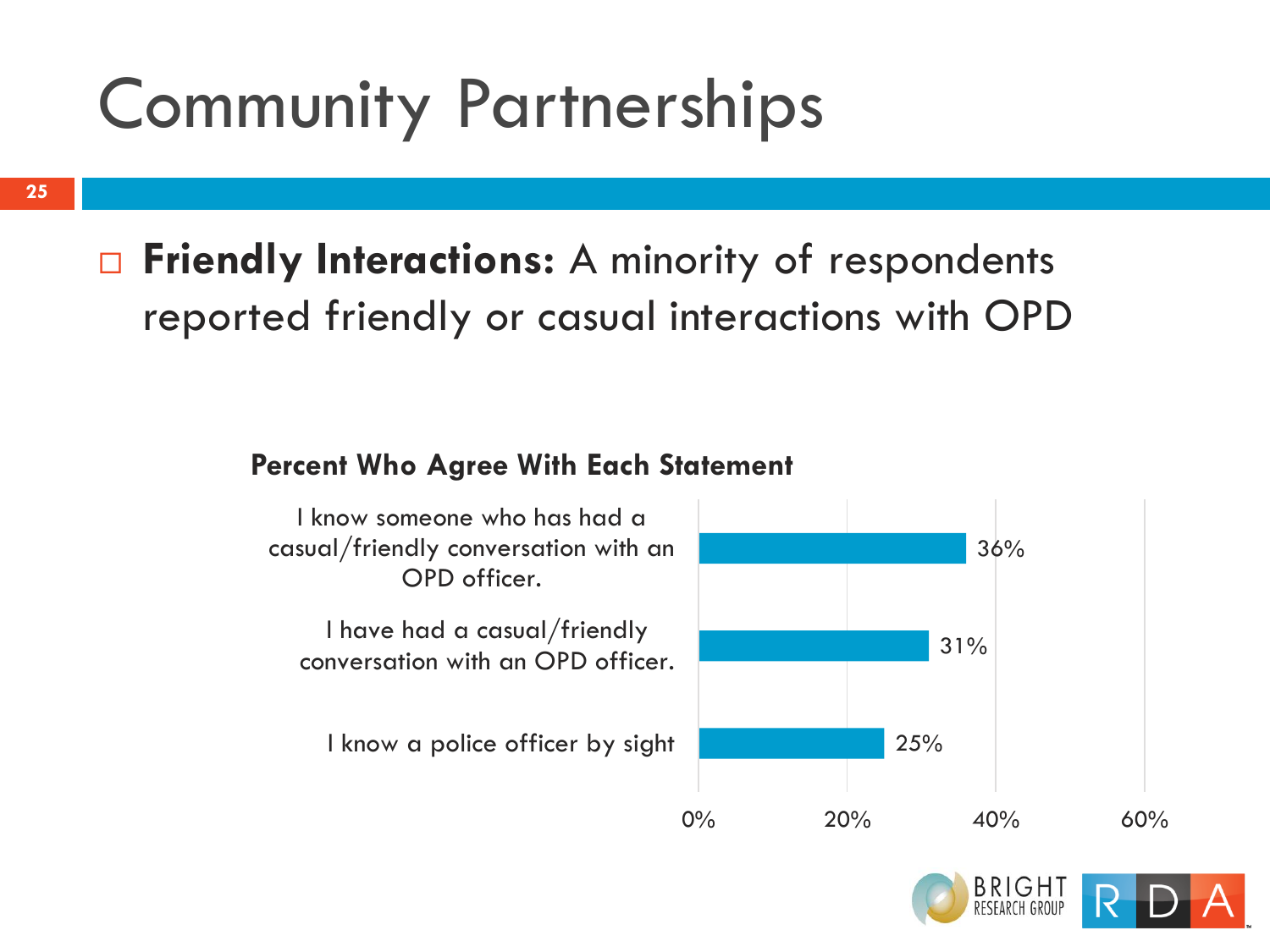□ Respondents see OPD in their neighborhood weekly or more, but rarely observe officers walking around



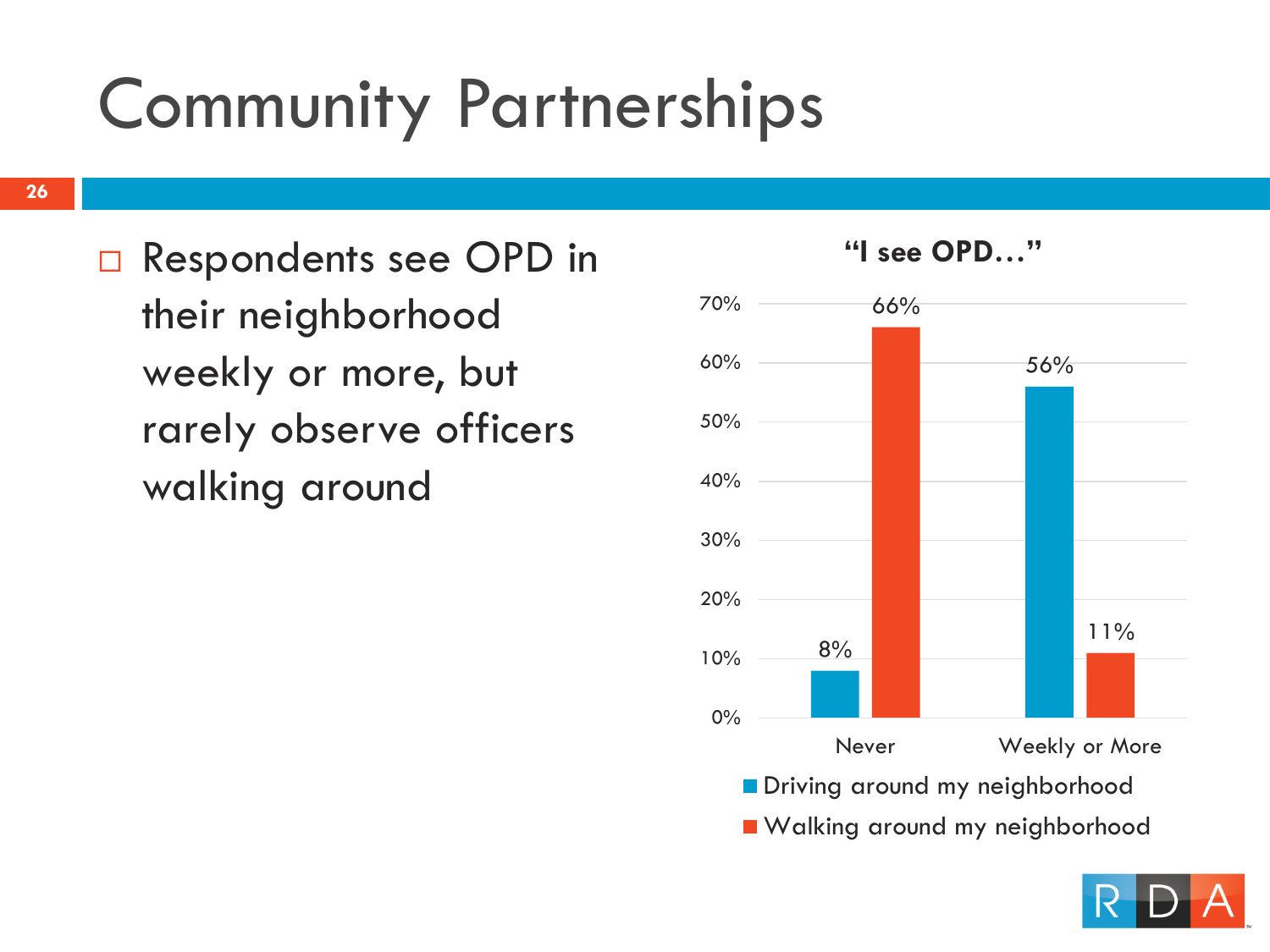**27**

□ Competence: A minority of respondents expressed satisfaction with OPD's level of competence

> Percent of respondents who agree with the statement, **"I am satisfied with OPD officers' level of competence."**



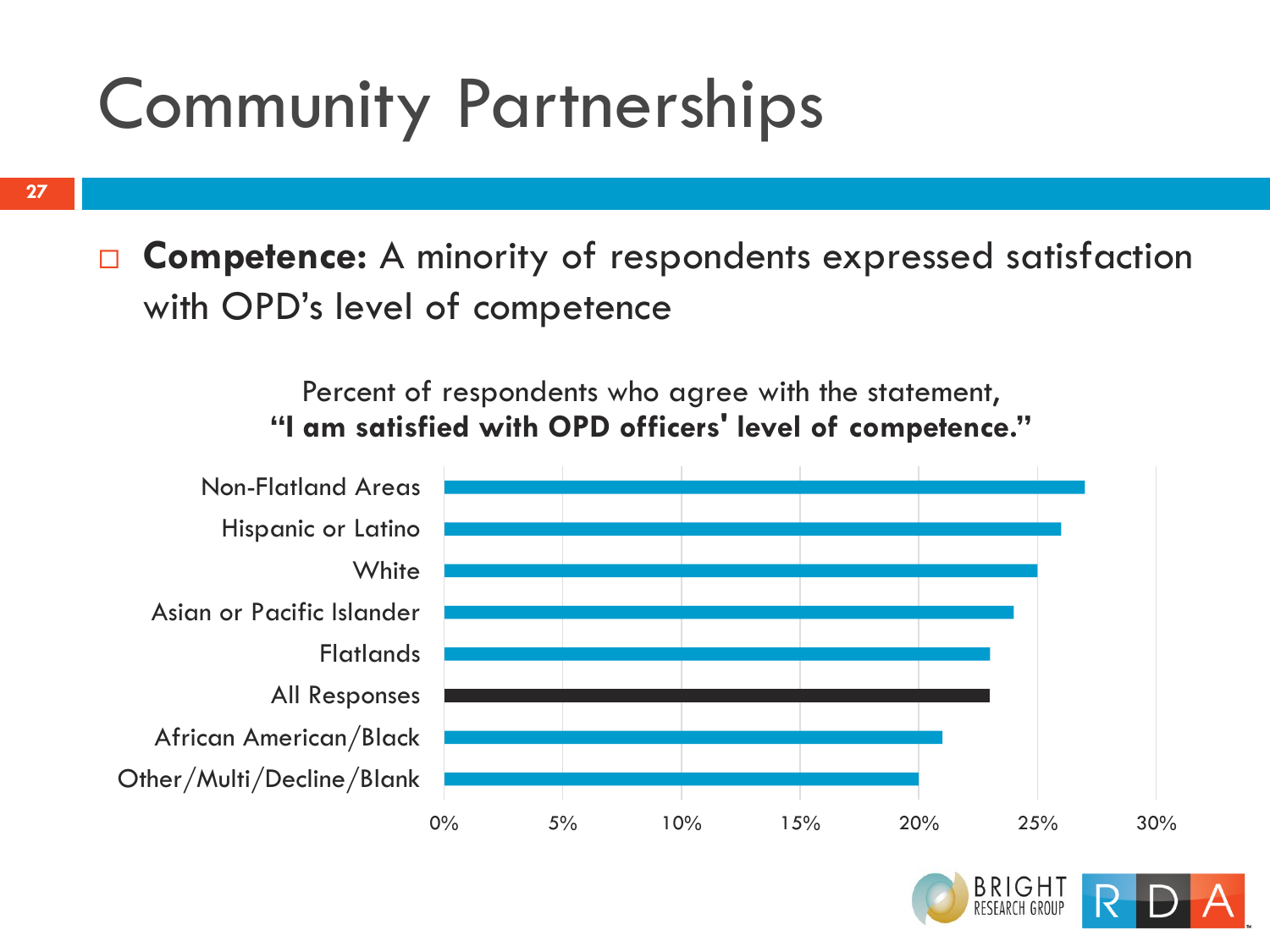#### **Fairness**

**28**

#### Percent of respondents who agree with the statement **"I am confident that, during a police contact, OPD would treat me and/or my children fairly."**



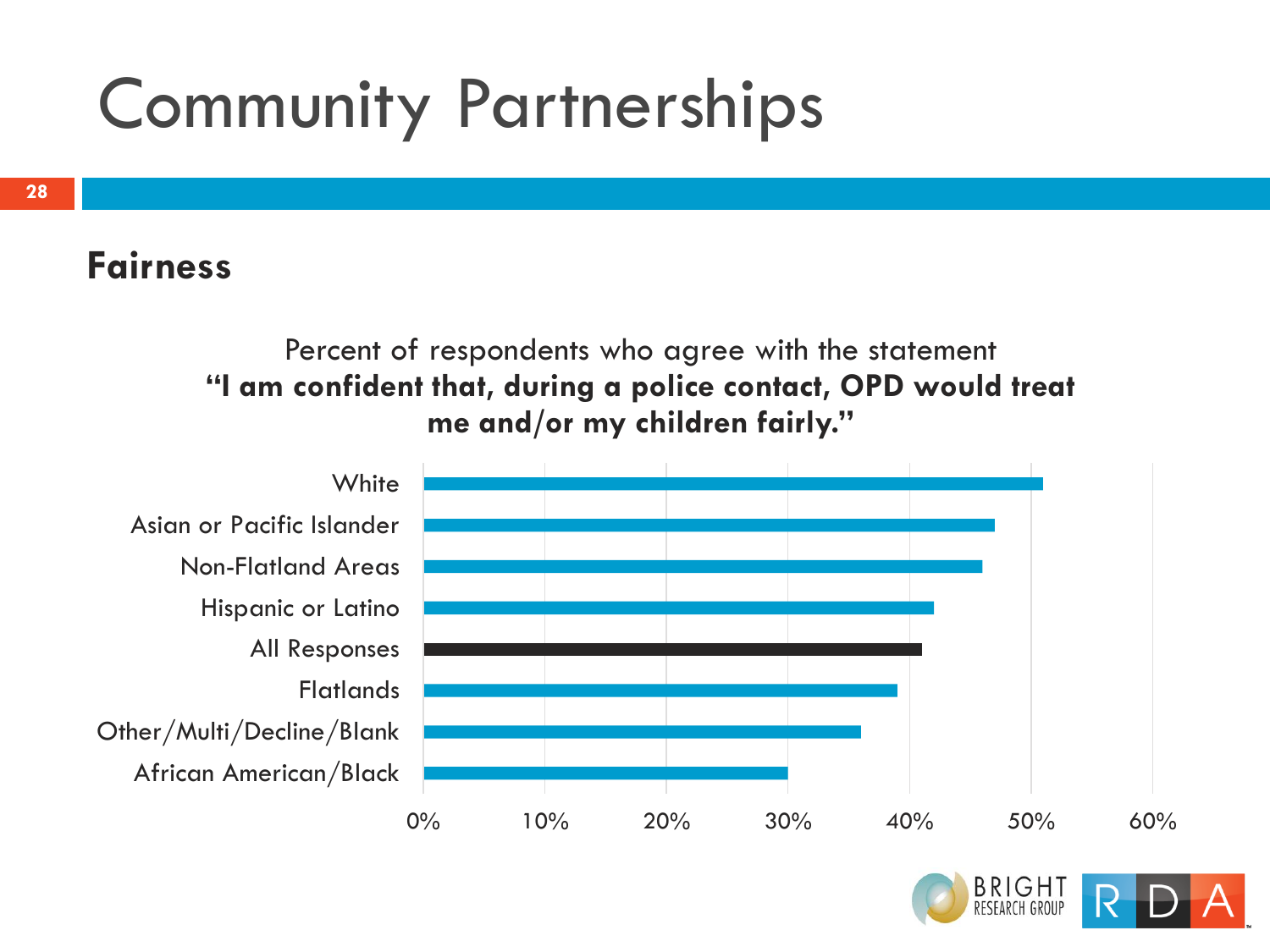# Recommendations: Community Partnership

**29**

#### **Identify strategies to partner with residents beyond NCPCs**

- Consider additional partnerships with community- and faithbased organizations and schools
- □ Continue and augment use of social media and electronic communication

#### **Allocate resources to reflect commitment to community engagement, not just suppression and enforcement**

□ Strike a balance between stemming violent crime and proactively transforming police/resident relationships

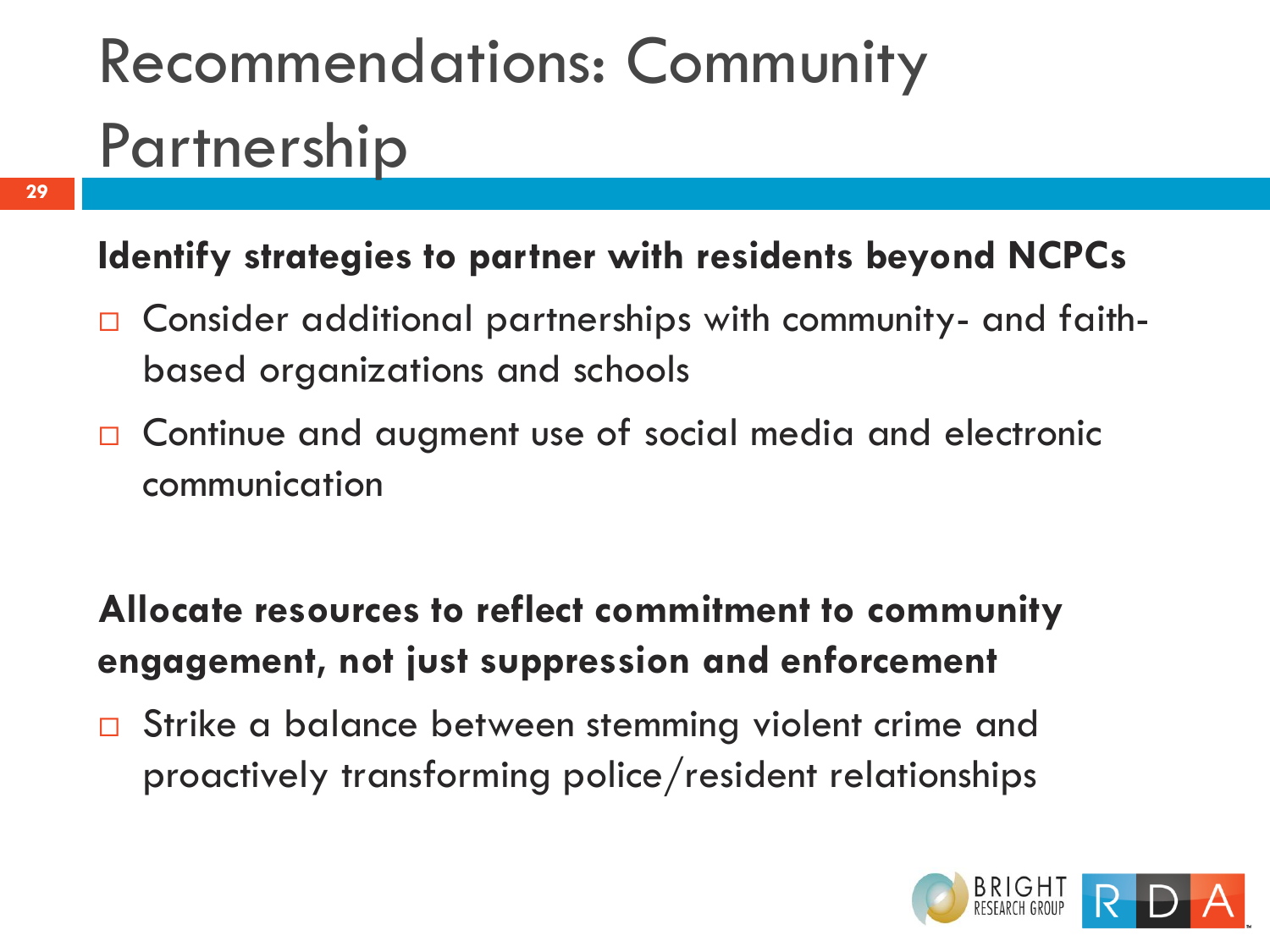# Recommendations: Community Partnership

**30**

**Invest in trainings, development of performance metrics, and a total community policing approach to strengthen police legitimacy and community partnership** 

- □ Continue to provide trainings in community policing and procedural justice approaches
- □ Continue to review procedures leading to disproportionate minority contact
- $\Box$  Develop metrics to monitor quality of interactions with residents
- Extend community policing beyond PSOs & CRTs

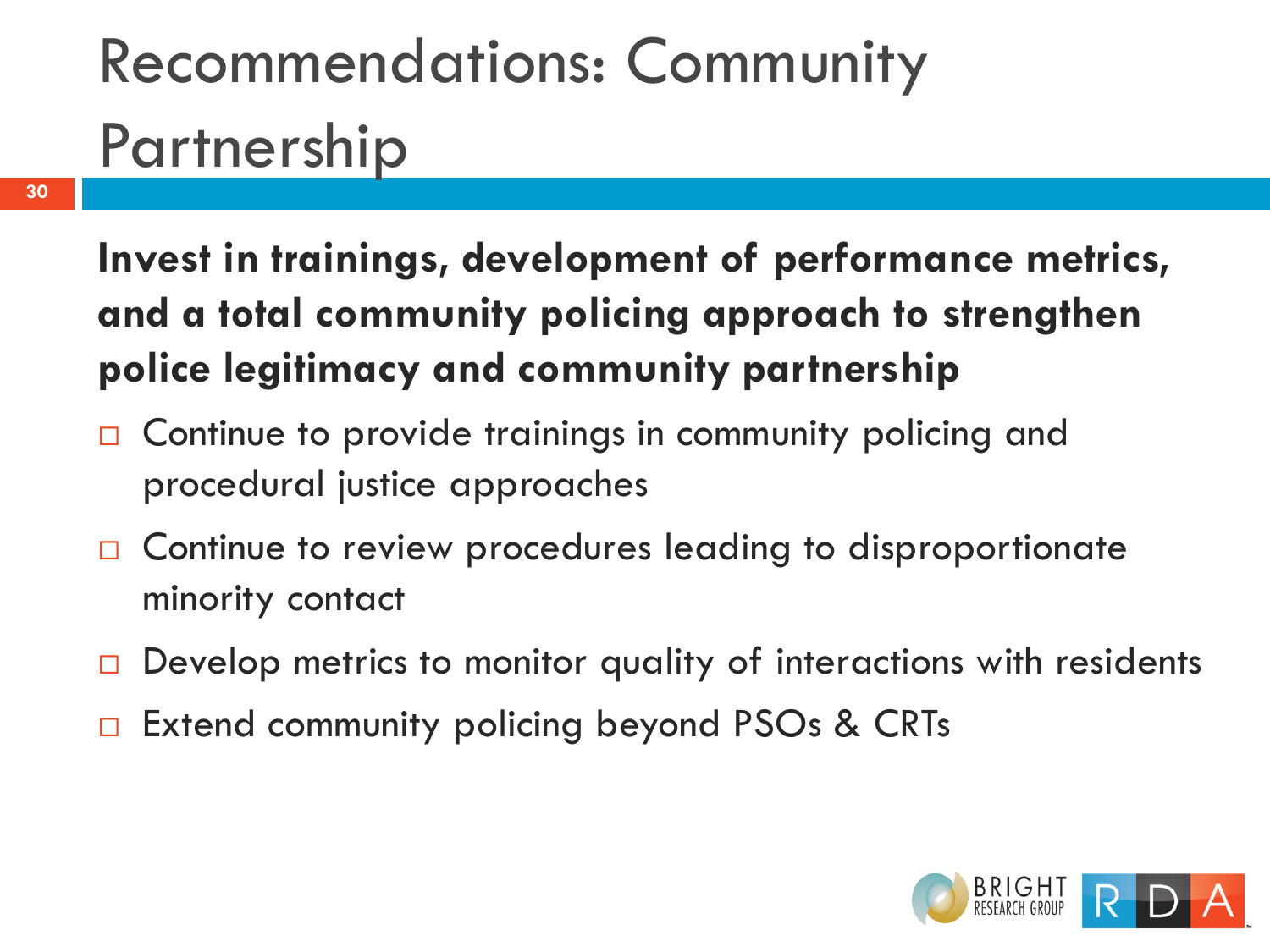

#### Patricia Marrone Bennett, PhD

[pbennett@resourcedevelopment.net](mailto:pbennett@resourcedevelopment.net)

510.488.4345 x105